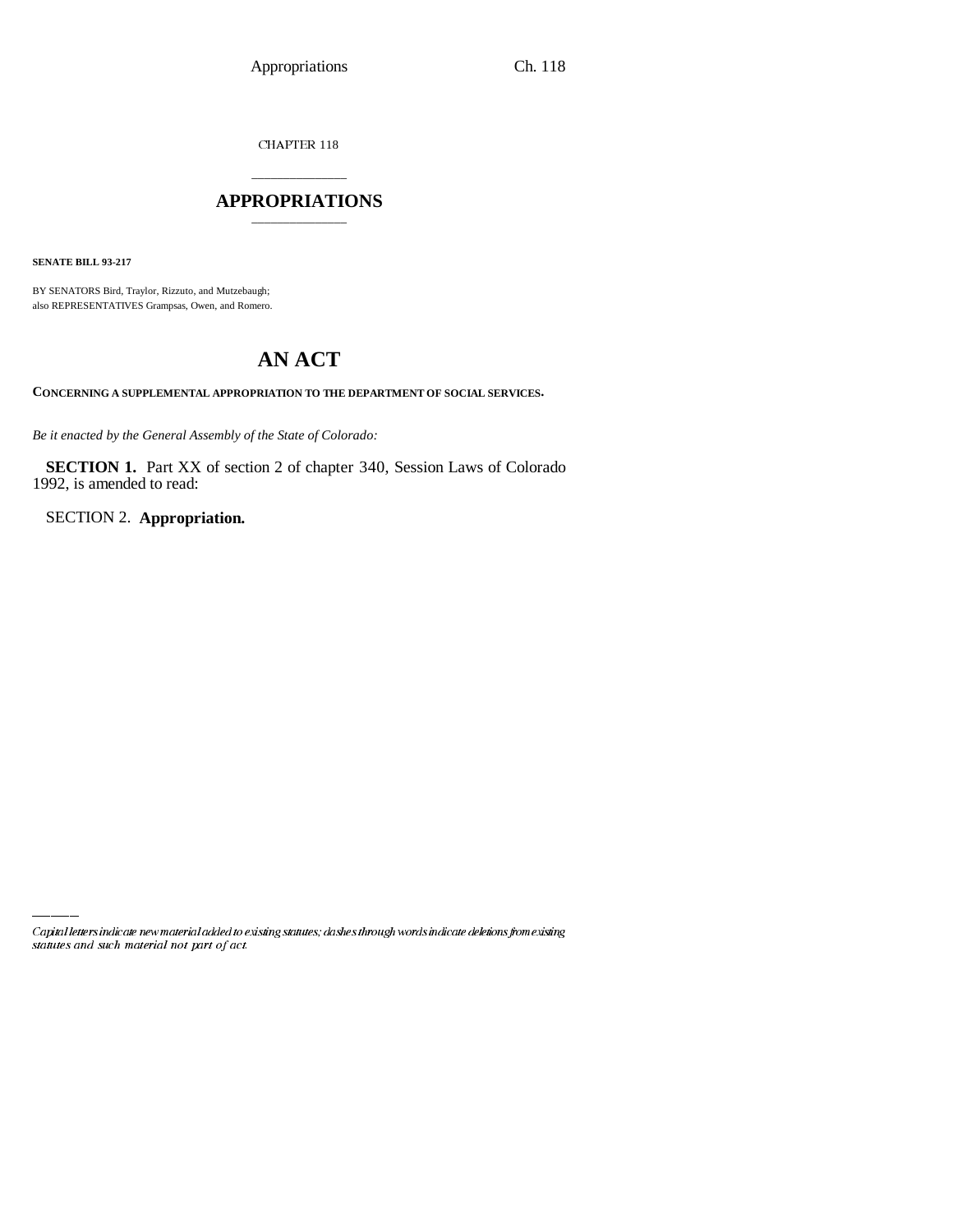|                   |              | <b>APPROPRIATION FROM</b> |              |                |  |  |
|-------------------|--------------|---------------------------|--------------|----------------|--|--|
| <b>ITEM &amp;</b> | <b>TOTAL</b> | <b>GENERAL</b>            | <b>CASH</b>  | <b>FEDERAL</b> |  |  |
| <b>SUBTOTAL</b>   |              | <b>FUND</b>               | <b>FUNDS</b> | <b>FUNDS</b>   |  |  |
|                   |              | \$                        |              |                |  |  |
|                   |              |                           |              |                |  |  |

### **PART XX DEPARTMENT OF SOCIAL SERVICES**

## **(1) DEPARTMENTAL AND WELFARE ADMINISTRATION** <sup>94</sup>

| Personal Services                     | 10,379,672           |                       |                                      |  |
|---------------------------------------|----------------------|-----------------------|--------------------------------------|--|
|                                       | 10,331,452           |                       |                                      |  |
|                                       | $(222.3$ FTE)        |                       |                                      |  |
| <b>Employment Security</b>            |                      |                       |                                      |  |
| Payments <sup>1</sup>                 | 31,765               |                       |                                      |  |
| Group Health and Life                 | 1,858,160            |                       |                                      |  |
| Short-term Disability                 | 96,506               |                       |                                      |  |
| Salary Survey and Shift               |                      |                       |                                      |  |
| Differential                          | 640,644              |                       |                                      |  |
| Workers' Compensation                 | <del>507,504</del>   |                       |                                      |  |
|                                       | 781,948              |                       |                                      |  |
| <b>Operating Expenses</b>             | 870,826              |                       |                                      |  |
| <b>Travel Expenses</b>                | 133,986              |                       |                                      |  |
| <b>Legal Services</b>                 | 325,137              |                       |                                      |  |
| Administrative Law Judge              |                      |                       |                                      |  |
| Services for 7,323                    |                      |                       |                                      |  |
| hours                                 | 486,687              |                       |                                      |  |
| Purchase of Services from             |                      |                       |                                      |  |
| Computer Center <sup>2</sup>          | 699,148              |                       |                                      |  |
| Payment to Risk Management            |                      |                       |                                      |  |
| and Property Funds                    | <del>174,465</del>   |                       |                                      |  |
|                                       | 250,501              |                       |                                      |  |
| Vehicle Lease Payments                | 75,680               |                       |                                      |  |
|                                       | 79,260               |                       |                                      |  |
| <b>ADP</b> Capital Outlay             | 134,505              |                       |                                      |  |
| Capitol Complex Leased                |                      |                       |                                      |  |
| Space                                 | 726,579              |                       |                                      |  |
| <b>Grand Junction Office</b>          |                      |                       |                                      |  |
| <b>Building Leased Space</b>          | 22,809               |                       |                                      |  |
| <b>Staff Training</b>                 | 78,512               |                       |                                      |  |
| Third-party Recoveries                | 72,821               |                       |                                      |  |
| Income Tax Offset                     | 36,000               |                       |                                      |  |
| Child Support Enforcement             |                      |                       |                                      |  |
| Commission                            | 4,720                |                       |                                      |  |
| <b>Child Support Enforcement</b>      |                      |                       |                                      |  |
| Commission Travel                     |                      |                       |                                      |  |
| <b>Expenses</b>                       | 3,800                |                       |                                      |  |
| Child Abuse Registry                  | <del>97,909</del>    |                       |                                      |  |
|                                       | 97,018               |                       |                                      |  |
|                                       | $(1.4$ FTE)          |                       |                                      |  |
| Child Care Services <sup>95, 96</sup> | <del>3,939,691</del> |                       |                                      |  |
|                                       | 3,947,137            |                       |                                      |  |
|                                       |                      |                       |                                      |  |
|                                       | $(30.0$ FTE)         |                       |                                      |  |
| <b>Child Care Services</b>            |                      |                       |                                      |  |
| <b>Travel Expenses</b>                | 49,000               |                       |                                      |  |
| Foster Care Review <sup>97</sup>      | 1,118,686            |                       |                                      |  |
|                                       | $(26.0 \text{ FTE})$ |                       |                                      |  |
| <b>Foster Care Review</b>             |                      |                       |                                      |  |
| <b>Travel Expenses</b>                | 105,010              |                       |                                      |  |
|                                       |                      | <del>22,670,222</del> | <del>12,287,585 (M 1,790,359</del> a |  |

) 22,982,617 12,434,102 (M )

8,592,278 b  $8,730,194$  b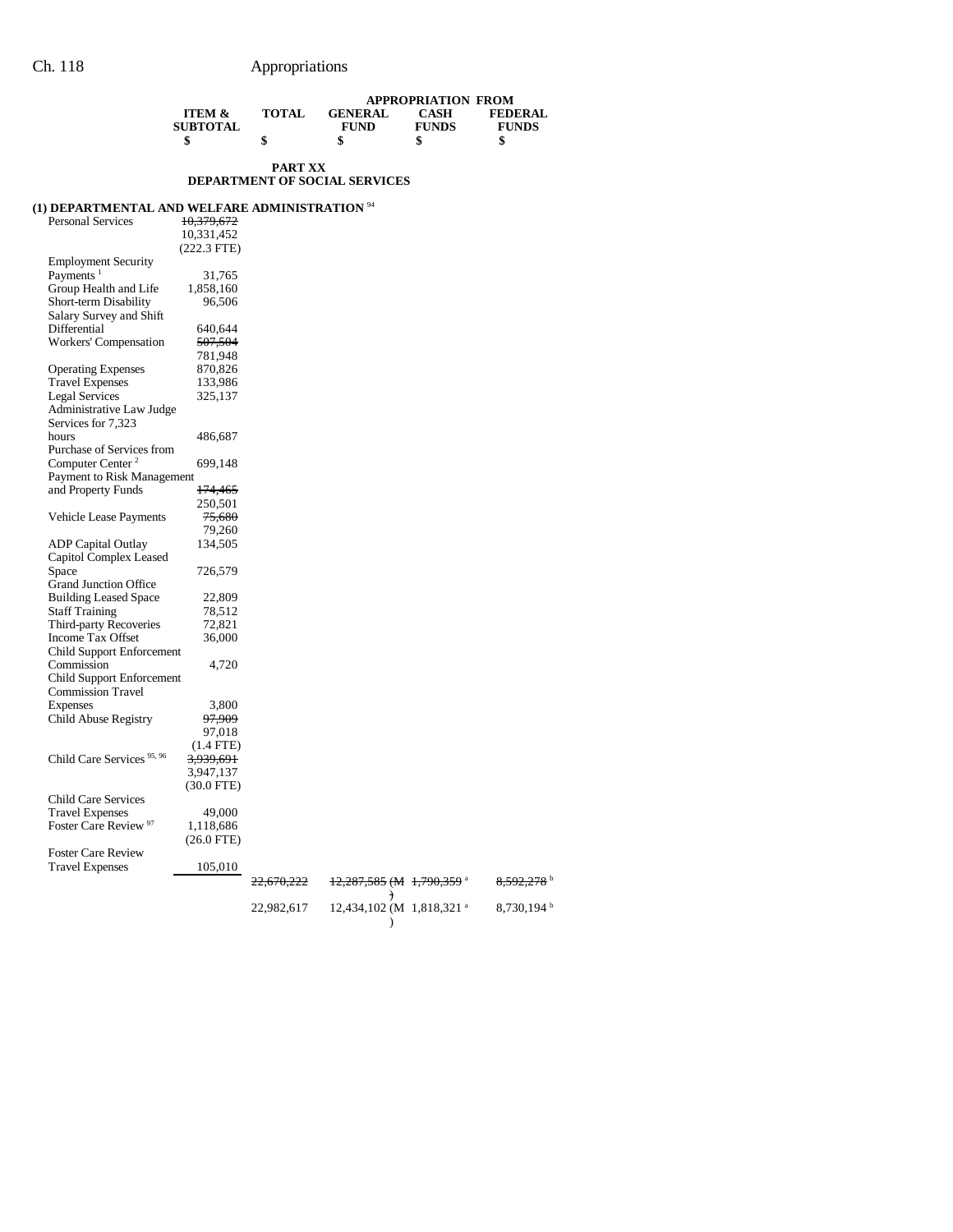|                                 |              | <b>APPROPRIATION FROM</b> |              |                |  |
|---------------------------------|--------------|---------------------------|--------------|----------------|--|
| <b>ITEM <math>\&amp;</math></b> | <b>TOTAL</b> | <b>GENERAL</b>            | CASH         | <b>FEDERAL</b> |  |
| <b>SUBTOTAL</b>                 |              | <b>FUND</b>               | <b>FUNDS</b> | <b>FUNDS</b>   |  |
|                                 | S            |                           | \$           | \$             |  |

a Of this amount, \$93,274(T) shall be from statewide indirect cost recoveries, \$4,747(T) shall be from departmental indirect cost recoveries, \$24,515(L) shall be matching funds for contract child care licensing services, \$97,909 shall be from fees collected for the Child Abuse Registry, \$72,821 shall be from third-party recoveries, \$199,501 shall be from child care licensing fees, and  $\frac{1}{2}$ ,  $\frac{1}{2}$ ,  $\frac{297}{592}$  \$1,325,554 shall be from various sources of cash funds.

<sup>b</sup> Included in this amount is \$1,084,047 from the Title XX Social Services Block Grant, \$371,916 from federal statewide indirect cost recoveries, \$1,470,465 from federal departmental indirect cost recoveries, and federal departmental indirect cost recoveries, and \$2,452,345 from the Child Care and Development Block Grant, AND \$832,475 FROM TITLE IV-E FEDERAL FUNDS.

### **(2) COUNTY ADMINISTRATION** 97a

### **(A) Administration**

| <b>Personal Services</b>    | 69,410,187           |                              |                         |
|-----------------------------|----------------------|------------------------------|-------------------------|
|                             | 69,591,951           |                              |                         |
|                             | (2,514.9)            |                              |                         |
|                             | FTE                  |                              |                         |
|                             | (2,523.8)            |                              |                         |
|                             | FTE)                 |                              |                         |
| Case Managers               | 2,370,300            |                              |                         |
|                             | $(100.0$ FTE)        |                              |                         |
| Salary Survey and           |                      |                              |                         |
| <b>Shift Differential</b>   | 1,265,774            |                              |                         |
| <b>Operating Expenses</b>   | <del>5,265,959</del> |                              |                         |
|                             | 5,283,056            |                              |                         |
| <b>Travel Expenses</b>      | 807,640              |                              |                         |
|                             | 810,657              |                              |                         |
| <b>Contractual Services</b> | 1,989,155            |                              |                         |
|                             | 1,996,676            |                              |                         |
| <b>Leased Space</b>         | 2,044,724            |                              |                         |
|                             | 2,051,301            |                              |                         |
| Capital Outlay              | 100,879              |                              |                         |
|                             | 101,244              |                              |                         |
| <b>Medical Examinations</b> | 179,942              |                              |                         |
| Psychological               |                      |                              |                         |
| Examinations                | 154,770              |                              |                         |
| Permanency Planning         | 139,600              |                              |                         |
| Case Management             |                      |                              |                         |
| System                      | 317,357              |                              |                         |
|                             | 342,707              |                              |                         |
| <b>Job Skills Training</b>  |                      |                              |                         |
| Development                 | 1,481,670            |                              |                         |
| County Administration       |                      |                              |                         |
| for OBRA-90 Expanded        |                      |                              |                         |
| Eligibility for             |                      |                              |                         |
| Children Born after         |                      |                              |                         |
| 9/30/83                     | 248,190              |                              |                         |
|                             | $(9.2$ FTE)          |                              |                         |
|                             | 85,776,147           | 20,557,230 (M 16,288,699 (L) | 48.930.218 <sup>a</sup> |
|                             |                      | $\big)$                      |                         |
|                             | 86,017,838           | 20,603,340 (M16,317,749 (L)  | 49,096,749 <sup>a</sup> |

<sup>a</sup> Included in this amount is \$23,112,290 from the Title XX Social Services Block Grant, and \$74,184 from the Child Care and Development Block Grant, AND \$2,979,852 FROM TITLE IV-E FEDERAL FUNDS.

)

|  |  | (B) County Contingency pursuant |  |
|--|--|---------------------------------|--|
|--|--|---------------------------------|--|

| to Section 26-1-126, |            |            |
|----------------------|------------|------------|
| C.R.S.               | 12,942,576 | 12,942,576 |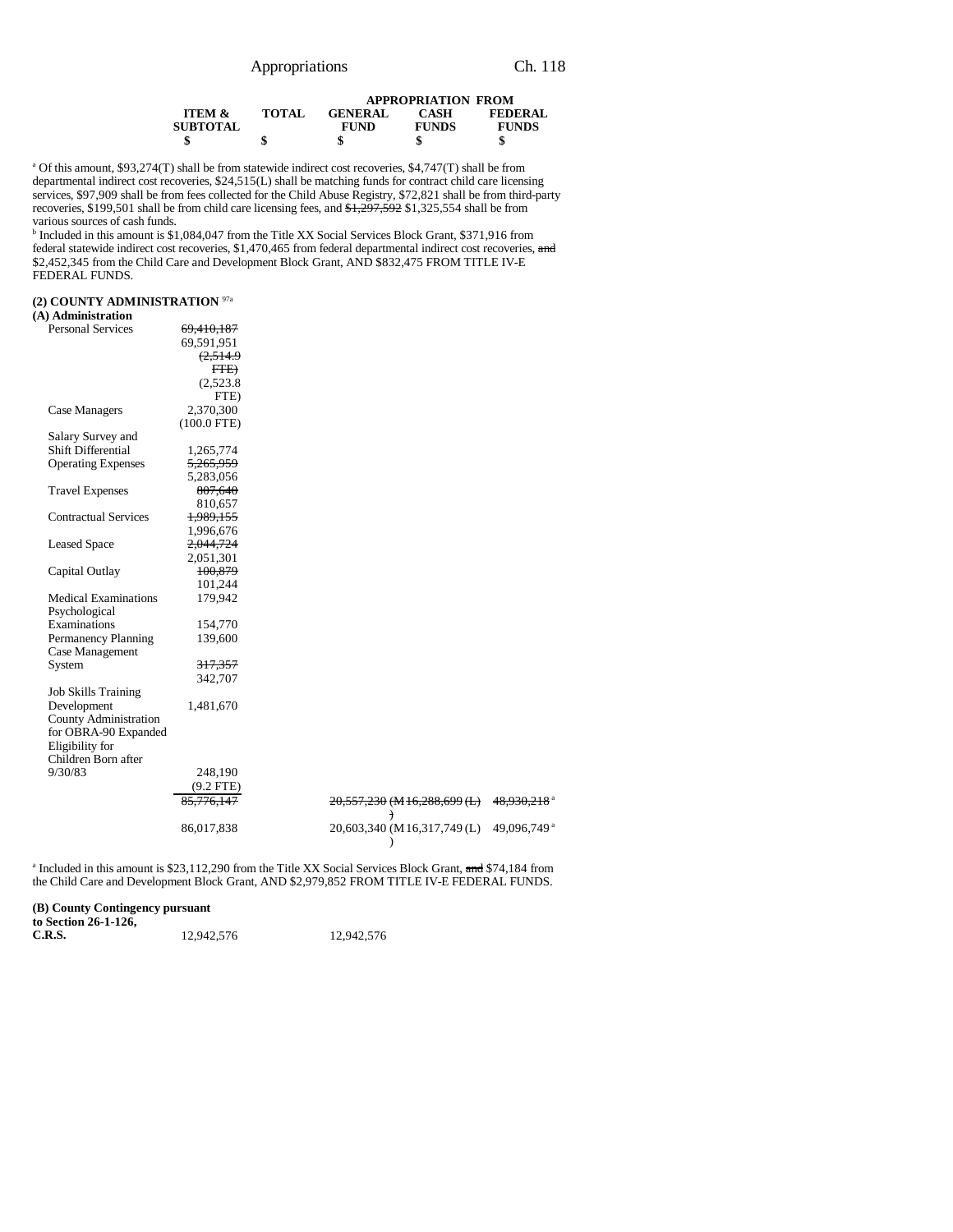|                                                      |                                                | <b>APPROPRIATION FROM</b>                                                                            |                                                    |                                                                                                                                                               |
|------------------------------------------------------|------------------------------------------------|------------------------------------------------------------------------------------------------------|----------------------------------------------------|---------------------------------------------------------------------------------------------------------------------------------------------------------------|
|                                                      |                                                |                                                                                                      |                                                    | <b>FEDERAL</b><br><b>FUNDS</b>                                                                                                                                |
| \$                                                   | \$                                             | \$                                                                                                   | \$                                                 | \$                                                                                                                                                            |
|                                                      | 98,718,723<br>98,960,414                       |                                                                                                      |                                                    |                                                                                                                                                               |
| (3) ASSISTANCE PAYMENTS<br>average of 45,048 42,210  |                                                |                                                                                                      |                                                    |                                                                                                                                                               |
| <del>159,403,770</del>                               |                                                |                                                                                                      |                                                    |                                                                                                                                                               |
| 142,693,922                                          |                                                |                                                                                                      |                                                    |                                                                                                                                                               |
|                                                      |                                                |                                                                                                      |                                                    |                                                                                                                                                               |
| 148,692                                              |                                                | H <sub>8</sub> ,954                                                                                  | $29,738$ ( <b>L</b> )                              |                                                                                                                                                               |
|                                                      |                                                |                                                                                                      |                                                    |                                                                                                                                                               |
| <del>3,854,704</del><br>3,078,020                    |                                                | <del>3,083,763</del><br>2,462,416                                                                    | <del>770,941 (L)</del><br>$615,604$ (L)            |                                                                                                                                                               |
| of $3,886$ 3,797 recipients                          |                                                |                                                                                                      |                                                    |                                                                                                                                                               |
| 8, 371, 374<br>8,119,960<br>12,226,078<br>11,197,980 |                                                | <del>6,697,099</del><br>6,495,968                                                                    | $1,674,275$ ( <b>L</b> )<br>$1,623,992$ (L)        |                                                                                                                                                               |
| 48,896<br>325,345<br>384,306                         |                                                | 39,117<br>260,276<br>307,445                                                                         | $9,779$ (L)<br>$65,069$ ( <b>L</b> )<br>76,861 (L) |                                                                                                                                                               |
|                                                      | <b>ITEM &amp;</b><br><b>SUBTOTAL</b><br>33,920 | <b>TOTAL</b><br>(A) Aid to Families with Dependent Children<br><del>172,152,781</del><br>154,359,024 | <b>GENERAL</b><br><b>FUND</b><br>27,136            | <b>CASH</b><br><b>FUNDS</b><br>42,276,507 (M 31,448,447 (L) 85,678,816<br>$\rightarrow$<br>38,791,394 (M27,967,546 (L) 75,934,982<br>$\lambda$<br>$6,784$ (L) |

**(4) CHILD WELFARE** 98, 99a

**(A) Social Services Placements**

Out-of-Home Placement Care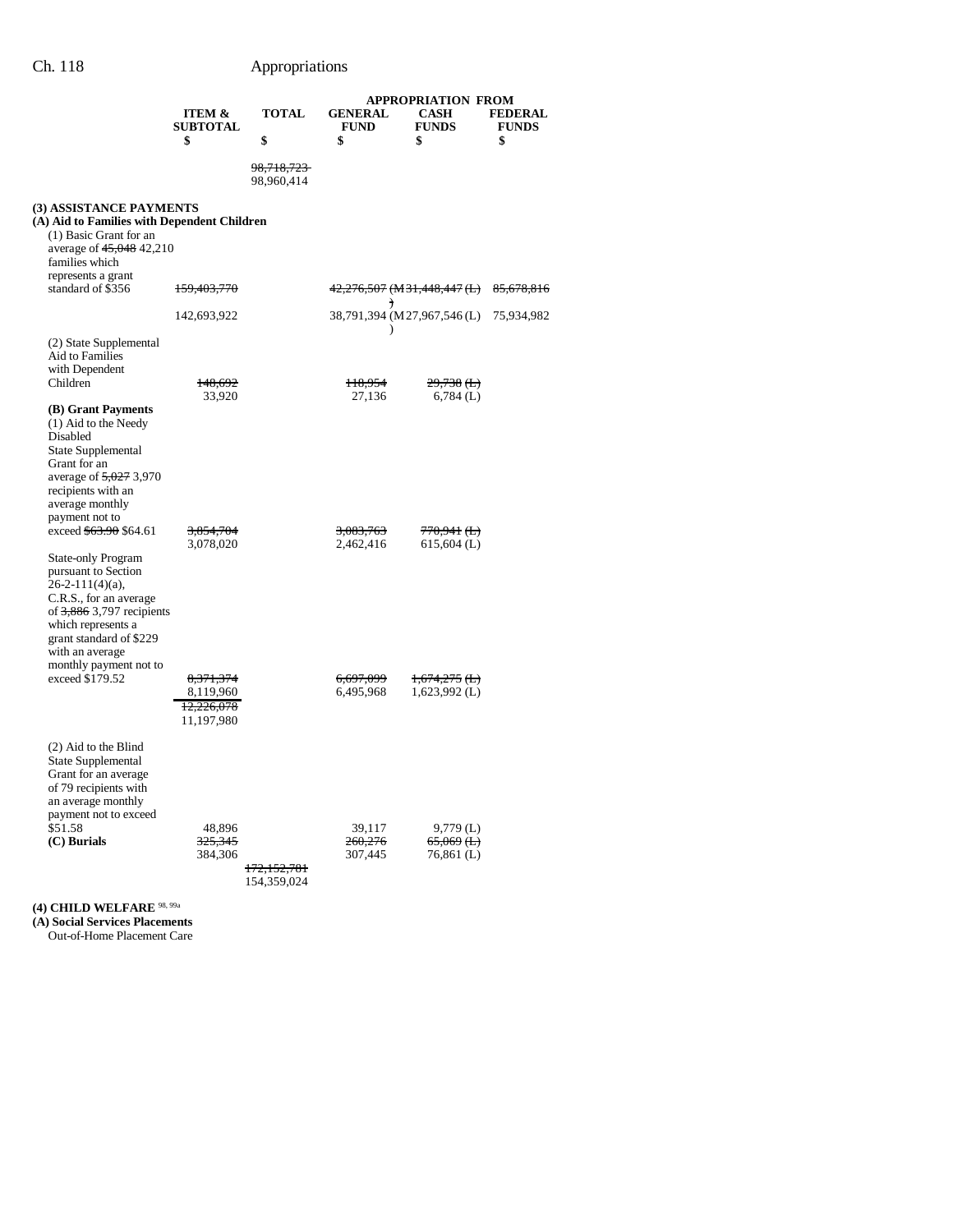|                                     |                      |              |                | APPROPRIATION FROM                      |                           |
|-------------------------------------|----------------------|--------------|----------------|-----------------------------------------|---------------------------|
|                                     | <b>ITEM &amp;</b>    | <b>TOTAL</b> | <b>GENERAL</b> | <b>CASH</b>                             | <b>FEDERAL</b>            |
|                                     | <b>SUBTOTAL</b>      |              | <b>FUND</b>    | <b>FUNDS</b>                            | <b>FUNDS</b>              |
|                                     | \$                   | \$           | \$             | \$                                      | \$                        |
|                                     |                      |              |                |                                         |                           |
| for an average caseload of          |                      |              |                |                                         |                           |
| 4,561 4,798 children with an        |                      |              |                |                                         |                           |
| average monthly payment             |                      |              |                |                                         |                           |
| not to exceed                       |                      |              |                |                                         |                           |
| \$811.33 99, 100                    | 44,405,627           |              |                |                                         |                           |
|                                     | 46,713,136           |              |                |                                         |                           |
| Subsidized Adoptions for            |                      |              |                |                                         |                           |
| an average caseload of              |                      |              |                |                                         |                           |
| $1,018$ 1,047 children with an      |                      |              |                |                                         |                           |
| average monthly payment             |                      |              |                |                                         |                           |
| not to exceed \$301.29              | <del>3,680,505</del> |              |                |                                         |                           |
|                                     | 3,785,408            |              |                |                                         |                           |
| Case Service Payments -             |                      |              |                |                                         |                           |
| <b>Subsidized Adoptions</b>         | 330,622              |              |                |                                         |                           |
|                                     | 480,824              |              |                |                                         |                           |
| Placement                           |                      |              |                |                                         |                           |
| Alternatives <sup>99, 99b</sup>     |                      |              |                |                                         |                           |
|                                     | 16,602,284           |              |                |                                         |                           |
|                                     | 16,602,284           |              |                |                                         |                           |
| Child Welfare-related               |                      |              |                |                                         |                           |
| Child Care for an average           |                      |              |                |                                         |                           |
| caseload of $1,074$ 1,404 children  |                      |              |                |                                         |                           |
| with an overall average             |                      |              |                |                                         |                           |
| monthly payment not to              |                      |              |                |                                         |                           |
| exceed <del>\$170.18</del> \$179.83 | 2,193,280            |              |                |                                         |                           |
|                                     | 3,029,776            |              |                |                                         |                           |
| <b>Independent Living</b>           |                      |              |                |                                         |                           |
| Program                             | 383,000              |              |                |                                         |                           |
| <b>Burials</b>                      | 3,000                |              |                |                                         |                           |
|                                     | 67,598,318           |              |                | <del>38,353,203</del> (M 13,443,063 (L) | $15,802,052$ <sup>a</sup> |
|                                     |                      |              | €              |                                         |                           |
|                                     | 70,997,428           |              |                | 38,758,972 (M14,122,886 (L)             | 18,115,570 <sup>a</sup>   |
|                                     |                      |              |                |                                         |                           |

a Included in this amount is \$8,329,637 from the Title XX Social Services Block Grant AND \$8,391,968 FROM TITLE IV-E FEDERAL FUNDS.

## **(B) Department of Institutions**

| <b>Youth Services</b>             |         |              |                                |                           |
|-----------------------------------|---------|--------------|--------------------------------|---------------------------|
| <b>Community Corrections</b>      |         |              |                                |                           |
| Placements                        | 638.974 |              | 290.861 (M)                    | 348.113                   |
|                                   |         |              |                                |                           |
|                                   | 1,000   |              | 455 (M                         | 545                       |
|                                   |         |              |                                |                           |
|                                   |         | 68,237,292   |                                |                           |
|                                   |         | 70,998,428   |                                |                           |
| (5) CHILD CARE                    |         |              |                                |                           |
| <b>Employment-related Care</b>    |         |              |                                |                           |
| for an average caseload of        |         |              |                                |                           |
| 13,205 15,076 children with an    |         |              |                                |                           |
|                                   |         |              |                                |                           |
| overall average monthly           |         |              |                                |                           |
| payment not to exceed<br>\$139.65 |         | 22,128,807   | $4,156,144$ (M $4,209,438$ (L) | 13,763,225 <sup>a</sup>   |
|                                   |         |              |                                |                           |
|                                   |         |              |                                |                           |
|                                   |         | 25, 264, 229 | $4,617,324$ (M $4,680,293$ (L) | $15,966,612$ <sup>a</sup> |
|                                   |         |              |                                |                           |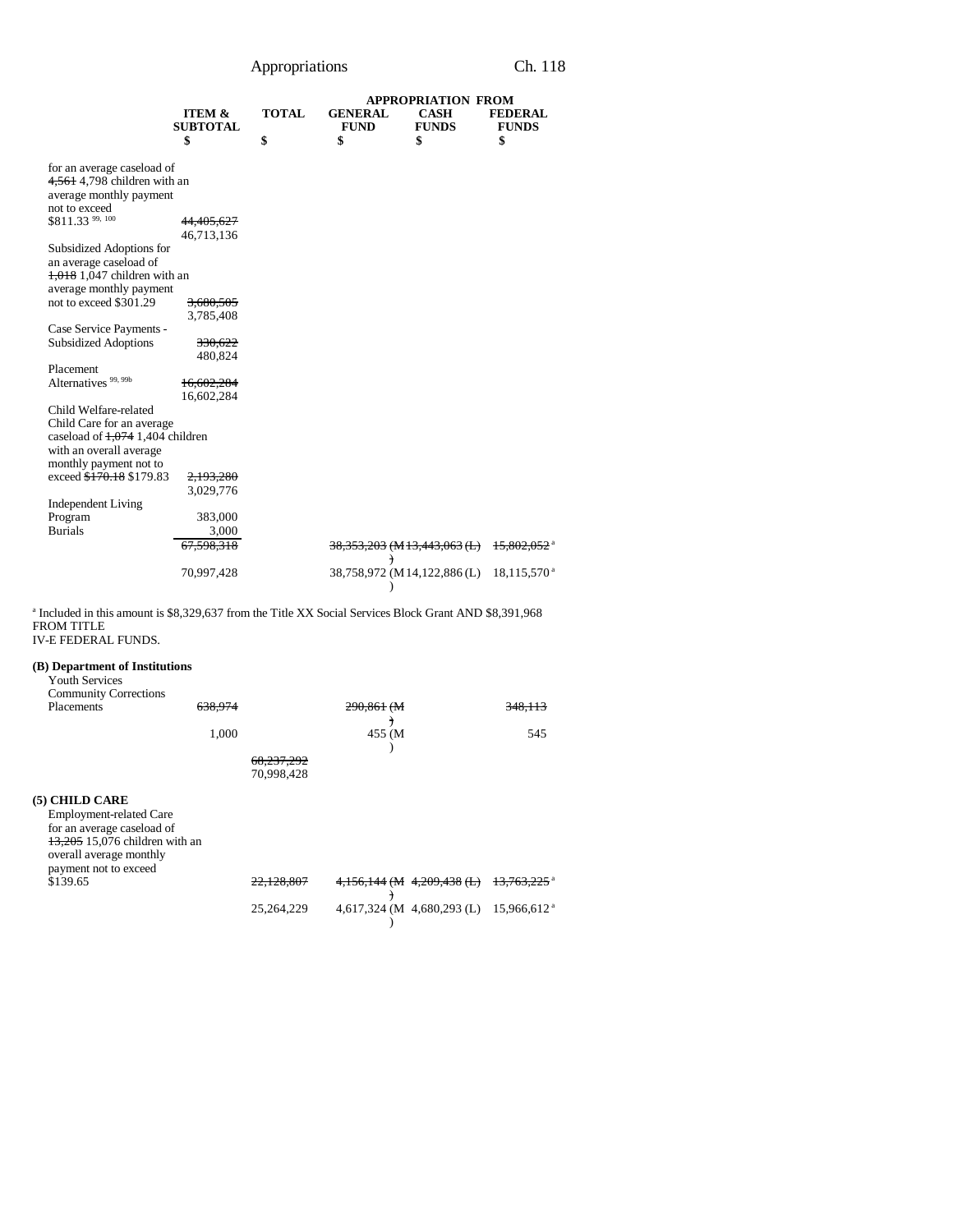|                                                                                                                              |              |                               | <b>APPROPRIATION FROM</b>   |                                |
|------------------------------------------------------------------------------------------------------------------------------|--------------|-------------------------------|-----------------------------|--------------------------------|
| <b>ITEM &amp;</b><br><b>SUBTOTAL</b>                                                                                         | <b>TOTAL</b> | <b>GENERAL</b><br><b>FUND</b> | <b>CASH</b><br><b>FUNDS</b> | <b>FEDERAL</b><br><b>FUNDS</b> |
|                                                                                                                              |              |                               |                             |                                |
| <sup>a</sup> Included in this amount is \$5,016,973 from the Title XX Social Services Block Grant and <del>\$1,081,618</del> |              |                               |                             |                                |

\$1,862,763 from the Child Care and Development Block Grant.

### **(6) MEDICAL ASSISTANCE DIVISION**

| (A) Administration                                          |                       |                                          |                           |                      |
|-------------------------------------------------------------|-----------------------|------------------------------------------|---------------------------|----------------------|
| <b>Personal Services</b>                                    | <del>5.079.944</del>  | <del>2,019,307 (M</del><br>$\rightarrow$ | $16,220$ <sup>a</sup>     | <del>3.044.417</del> |
|                                                             | 5,096,144             | 2,027,407 (M)<br>$\lambda$               |                           | 3,052,517            |
|                                                             | (111.3 FTE)           |                                          |                           |                      |
| <b>Operating Expenses</b>                                   | <del>553,660</del>    | 264,870 (M                               | $10,104$ <sup>b</sup>     | 278,686              |
|                                                             | 540,508               | $\mathcal{F}$<br>268,398 (M              |                           | 272,110              |
| <b>Travel Expenses</b>                                      | 6,880                 | 3,030 (M)<br>$\mathcal{E}$               | 346 <sup>b</sup>          | 3,504                |
|                                                             | 6,188                 |                                          |                           | 3,158                |
| Program<br>Evaluations <sup>70</sup>                        | 60,000                | 30,000 (M)                               |                           | 30,000               |
| Medicaid Management                                         |                       |                                          |                           |                      |
| <b>Information System</b><br>Contract                       | 9,280,466             | 2,169,822 (M)                            | $150,294$ $\circ$         | 6,960,350            |
| Department of Health                                        |                       | $\lambda$                                |                           |                      |
| Facility Survey and                                         |                       |                                          |                           |                      |
| Certification                                               | 2,667,488             | 568,169 (M                               |                           | 2,099,319            |
| Contractual Utilization<br>Review <sup>101</sup>            | 3,255,703             | $\lambda$<br>813,926 (M)                 |                           | 2,441,777            |
|                                                             |                       | $\lambda$                                |                           |                      |
| Early and Periodic<br>Screening, Diagnosis,                 |                       |                                          |                           |                      |
| and Treatment Program                                       | 1,913,400             | 956,700 (M<br>$\lambda$                  |                           | 956,700              |
| <b>Nursing Home Audits</b>                                  | 719,350               | 359,675 (M                               |                           | 359,675              |
| <b>Hospital Audits</b>                                      | 96,008                | 48,004 (M)                               |                           | 48,004               |
| Nursing Home Pre-                                           |                       | $\lambda$                                |                           |                      |
| admission and                                               |                       |                                          |                           |                      |
| <b>Resident Assessments</b>                                 | 766,191               | 191,548 (M<br>$\big)$                    |                           | <del>574,643</del>   |
|                                                             | 1,011,217             | 252,804 (M<br>$\lambda$                  |                           | 758,413              |
| Nurse Aide                                                  |                       |                                          |                           |                      |
| Certification                                               | <del>720,390</del>    | 360,195 (M                               |                           | <del>360,195</del>   |
| Nursing Home Quality                                        | 740,514               | $\lambda$                                | $10,062$ (T) <sup>b</sup> | 370,257              |
| <b>Assessments</b>                                          | 32,639                | 9,103 (M                                 |                           | 23,536               |
|                                                             |                       | $\mathcal{E}$                            |                           |                      |
| House Bill 91S2-1030 Miller<br><b>Trust Estate Recovery</b> | 487,496               | 225,887 (M<br>$\lambda$                  |                           | 261,609              |
|                                                             | <del>25.639.615</del> |                                          |                           |                      |

25,907,121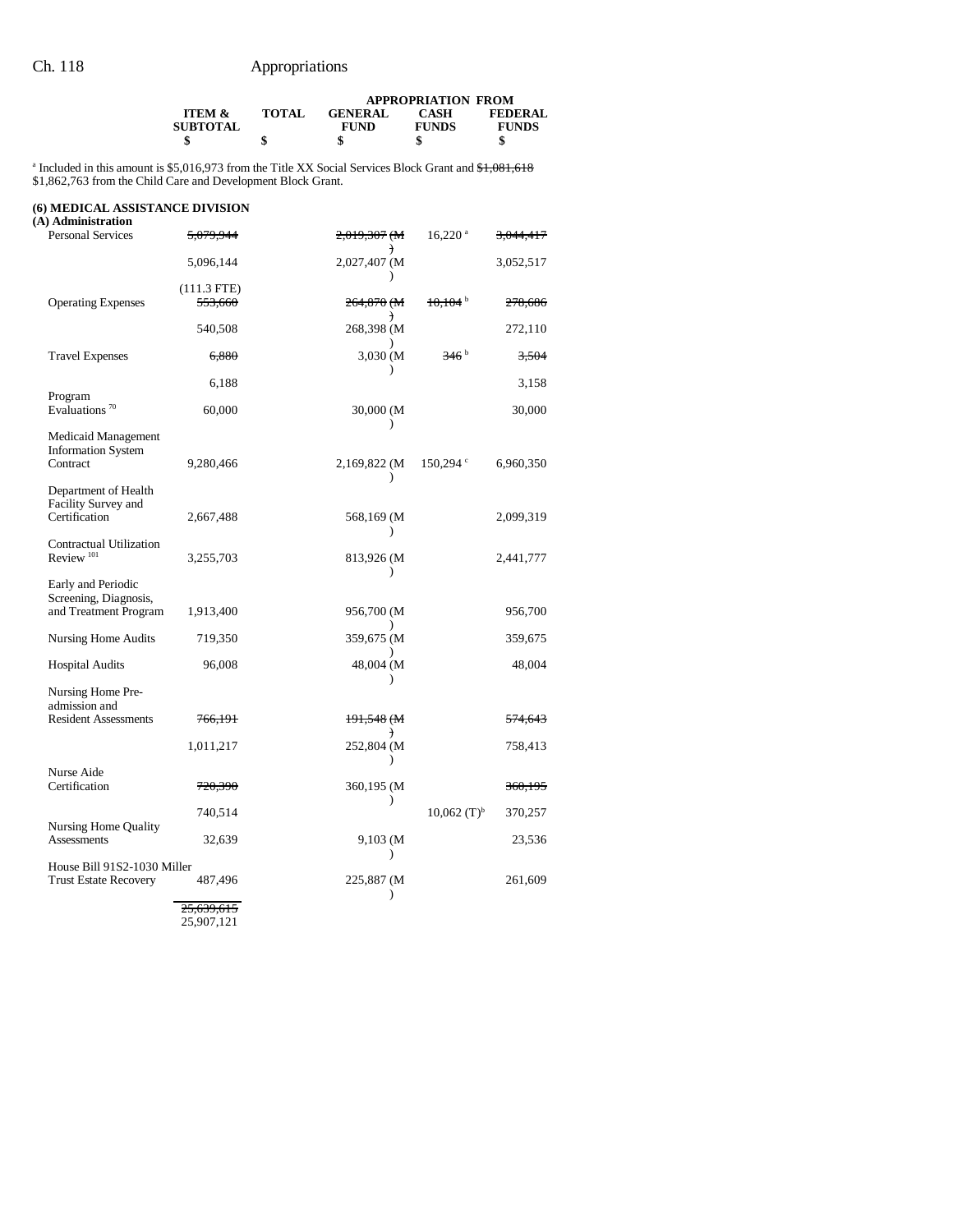|                                                                                                                                                                           | <b>ITEM &amp;</b>          | <b>TOTAL</b> | <b>GENERAL</b> | <b>APPROPRIATION FROM</b><br><b>CASH</b> | <b>FEDERAL</b> |
|---------------------------------------------------------------------------------------------------------------------------------------------------------------------------|----------------------------|--------------|----------------|------------------------------------------|----------------|
|                                                                                                                                                                           | <b>SUBTOTAL</b>            |              | <b>FUND</b>    | <b>FUNDS</b>                             | <b>FUNDS</b>   |
|                                                                                                                                                                           | \$                         | \$           | \$             | \$                                       | \$             |
| <sup>a</sup> This amount shall be from grants and donations collected pursuant to Section 26-4-519, C.R.S.                                                                |                            |              |                |                                          |                |
| <sup>b</sup> These amounts shall be from training fees collected pursuant to Section 26-4-628, C.R.S. THIS AMOUNT<br>SHALL BE FROM THE DEPARTMENT OF REGULATORY AGENCIES. |                            |              |                |                                          |                |
| <sup>c</sup> This amount shall be from the Old Age Pension Health and Medical Care Fund.                                                                                  |                            |              |                |                                          |                |
| (B) Medical Programs <sup>102, 102a</sup>                                                                                                                                 |                            |              |                |                                          |                |
| $(1)$ Medical Services <sup>103</sup>                                                                                                                                     |                            |              |                |                                          |                |
| Services for 28,681 30,309                                                                                                                                                |                            |              |                |                                          |                |
| Old Age Pensioners                                                                                                                                                        |                            |              |                |                                          |                |
| (OAP-A) at an average                                                                                                                                                     |                            |              |                |                                          |                |
| $\cot 63, 513.11$                                                                                                                                                         |                            |              |                |                                          |                |
| \$8,889.53                                                                                                                                                                | <del>244,164,515</del>     |              |                |                                          |                |
| Services for $2,966$ 3,268 Old                                                                                                                                            | 269,432,683                |              |                |                                          |                |
| Age Pensioners (OAP-B)                                                                                                                                                    |                            |              |                |                                          |                |
| at an average cost                                                                                                                                                        |                            |              |                |                                          |                |
| of <del>\$6,670.58</del> \$6,591.79                                                                                                                                       | 19,784,935                 |              |                |                                          |                |
|                                                                                                                                                                           | 21,541,966                 |              |                |                                          |                |
| Old Age Pension State                                                                                                                                                     |                            |              |                |                                          |                |
| Medical Program for                                                                                                                                                       |                            |              |                |                                          |                |
| <del>3,569</del> 3,502 clients at an                                                                                                                                      |                            |              |                |                                          |                |
| average cost of                                                                                                                                                           |                            |              |                |                                          |                |
| \$2,407.71 \$2,812.59 104                                                                                                                                                 | 8,593,117                  |              |                |                                          |                |
|                                                                                                                                                                           | 9,849,706                  |              |                |                                          |                |
| Services for 34,321 36,062<br>Recipients of Aid to                                                                                                                        |                            |              |                |                                          |                |
| the Needy Disabled at                                                                                                                                                     |                            |              |                |                                          |                |
| an average cost of                                                                                                                                                        |                            |              |                |                                          |                |
| <del>\$5,894.98</del> \$5,420.31                                                                                                                                          | 202, 321, 751 <sup>a</sup> |              |                |                                          |                |
|                                                                                                                                                                           | 195,320,849 <sup>a</sup>   |              |                |                                          |                |
| Services for 172 166                                                                                                                                                      |                            |              |                |                                          |                |
| Recipients of Aid to                                                                                                                                                      |                            |              |                |                                          |                |
| the Blind at an                                                                                                                                                           |                            |              |                |                                          |                |
| average cost of                                                                                                                                                           |                            |              |                |                                          |                |
| <del>\$4,501.53</del> \$10,647.40                                                                                                                                         | <del>774,263</del>         |              |                |                                          |                |
|                                                                                                                                                                           | 1,767,468                  |              |                |                                          |                |
| Services for 44,069 48,170                                                                                                                                                |                            |              |                |                                          |                |
| Adult Recipients of<br>Aid to Families                                                                                                                                    |                            |              |                |                                          |                |
| with Dependent Children at                                                                                                                                                |                            |              |                |                                          |                |
| an average cost of                                                                                                                                                        |                            |              |                |                                          |                |
| <del>\$2,110.28</del> \$2,148.99                                                                                                                                          | 92,998,069                 |              |                |                                          |                |
|                                                                                                                                                                           | 103,517,156                |              |                |                                          |                |
| Services for <del>92,446</del> 111,897                                                                                                                                    |                            |              |                |                                          |                |
| Child Recipients of                                                                                                                                                       |                            |              |                |                                          |                |
| Aid to Families with                                                                                                                                                      |                            |              |                |                                          |                |
| Dependent Children at                                                                                                                                                     |                            |              |                |                                          |                |
| an average cost of                                                                                                                                                        |                            |              |                |                                          |                |
| <del>\$979.84</del> \$951.40                                                                                                                                              | <del>90,582,344</del>      |              |                |                                          |                |
| Services for 5,932 6,123                                                                                                                                                  | 106,458,683                |              |                |                                          |                |
| Foster Children at an                                                                                                                                                     |                            |              |                |                                          |                |
| average cost of                                                                                                                                                           |                            |              |                |                                          |                |
| \$3,263.47 \$3,561.79                                                                                                                                                     | <del>19,358,912</del>      |              |                |                                          |                |
|                                                                                                                                                                           | 21,808,863                 |              |                |                                          |                |
| Services for 11,058 8,207                                                                                                                                                 |                            |              |                |                                          |                |
| <b>Baby Care Program</b>                                                                                                                                                  |                            |              |                |                                          |                |
| Adults (BC-A) at an                                                                                                                                                       |                            |              |                |                                          |                |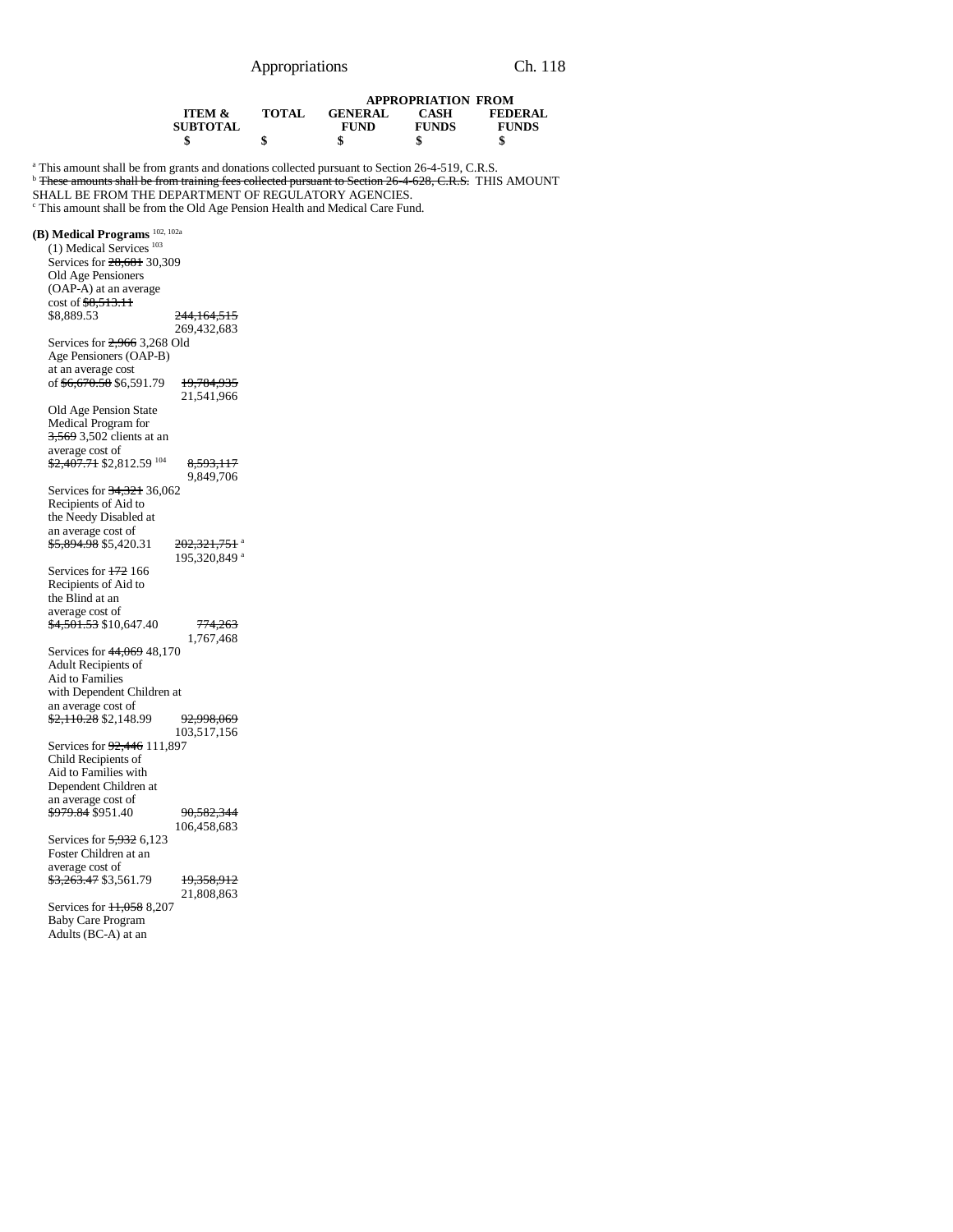|                                  |                                      |              |                                     | <b>APPROPRIATION FROM</b>   |                                |
|----------------------------------|--------------------------------------|--------------|-------------------------------------|-----------------------------|--------------------------------|
|                                  | <b>ITEM &amp;</b><br><b>SUBTOTAL</b> | <b>TOTAL</b> | <b>GENERAL</b><br><b>FUND</b>       | <b>CASH</b><br><b>FUNDS</b> | <b>FEDERAL</b><br><b>FUNDS</b> |
|                                  | \$                                   | \$           | \$                                  | \$                          | \$                             |
| average cost of                  |                                      |              |                                     |                             |                                |
| <del>\$6,067.90</del> \$5,662.44 | <del>67,098,847</del><br>46,471,648  |              |                                     |                             |                                |
| Services for 30,496 17,943       |                                      |              |                                     |                             |                                |
| <b>Baby Care Program</b>         |                                      |              |                                     |                             |                                |
| Children (BC-C) at an            |                                      |              |                                     |                             |                                |
| average cost of                  |                                      |              |                                     |                             |                                |
| <del>\$2,219.30</del> \$1,717.26 | <del>67,679,914</del>                |              |                                     |                             |                                |
|                                  | 30,812,817                           |              |                                     |                             |                                |
| Services for 1,694 2,049         |                                      |              |                                     |                             |                                |
| <b>Qualified Medicare</b>        |                                      |              |                                     |                             |                                |
| Beneficiaries (QMBs)             |                                      |              |                                     |                             |                                |
| at an average cost of            |                                      |              |                                     |                             |                                |
| <del>\$997.76</del> \$1,212.47   | 1,690,206                            |              |                                     |                             |                                |
|                                  | 2,484,350                            |              |                                     |                             |                                |
| <b>SERVICES FOR 2,779</b>        |                                      |              |                                     |                             |                                |
| UNDOCUMENTED ALIENS AT AN        |                                      |              |                                     |                             |                                |
| <b>AVERAGE COST OF</b>           |                                      |              |                                     |                             |                                |
| \$2,232.59                       | 6,204,358                            |              |                                     |                             |                                |
| FY 1991-92 EXPENDITURES FOR      |                                      |              |                                     |                             |                                |
| <b>DISPROPORTIONATE SHARE</b>    |                                      |              |                                     |                             |                                |
| <b>PAYMENTS</b>                  |                                      |              |                                     |                             |                                |
| TO HOSPITALS                     | 125,978,098 <sup>b</sup>             |              |                                     |                             |                                |
| Disproportionate Share           |                                      |              |                                     |                             |                                |
| Payments to Hospitals            | 63,909,972                           |              |                                     |                             |                                |
|                                  | 878.956.845 <sup>b</sup>             |              | $392,028,87(M$ 9,849,706 °          |                             | <del>477.078.26</del>          |
|                                  |                                      |              | 6)                                  |                             | 3                              |
|                                  | 1,005,558,61°                        |              | 453,638,06(M 9,849,706 <sup>d</sup> |                             | 542,070.84                     |
|                                  | 7                                    |              | 5)                                  |                             | 6                              |

<sup>a</sup> Of this amount, \$314,745 is appropriated pursuant to federal court order and is exempt from the statutory limit on state General Fund appropriations pursuant to Section 24-75-201.1(1)(a)(III)(B), C.R.S.<br><sup>b</sup> THIS AMOUNT IS FOR PRIOR YEAR EXPENDITURES, AND, OF THIS AMOUNT, \$56,957,799 IS EXEMPT FROM THE STATUTORY LIMIT ON STATE GENERAL FUND APPROPRIATIONS PURSUANT TO SECTION 24-75-109(5), C.R.S.<br><sup>b c</sup> Of this amount, \$732,432 is appropriated for federally mandated Medicare premium increases and is

exempt from the statutory limit on state General Fund appropriations pursuant to Section 24-75-201.1 (1)(a)(III)(A), C.R.S., AND \$1,718,598 IS APPROPRIATED FOR FEDERALLY MANDATED EXPANSION OF VETERANS BENEFITS AND IS EXEMPT FROM THE STATUTORY LIMIT ON STATE GENERAL FUND APPROPRIATIONS PURSUANT TO SECTION 24-75-201.1(1)(a)(III)(A),

C.R.S. c d This amount shall be from the Old Age Pension Health and Medical Care Fund.

| (2) Other Medical Services<br>Home Care Allowance<br>for $4,986$ 4,804 Recipients<br>at an average monthly |            |              |                        |                      |
|------------------------------------------------------------------------------------------------------------|------------|--------------|------------------------|----------------------|
| cost of \$190.39                                                                                           | 11.391.414 | 10,821,844   | <del>569.570 (L)</del> |                      |
|                                                                                                            | 10.975.602 | 10.426.823   | 548,779 (L)            |                      |
| Adult Foster Care for<br>422 Recipients at an<br>average monthly cost                                      |            |              |                        |                      |
| of \$176.03<br>Physician Incentive                                                                         | 891.416    | 846.845      | 44,571 (L)             |                      |
| Pool                                                                                                       | 1.988.121  | 906.186 (M   |                        | <del>1.081.935</del> |
|                                                                                                            | 3,030,371  | 1,380,827 (M |                        | 1,649,544            |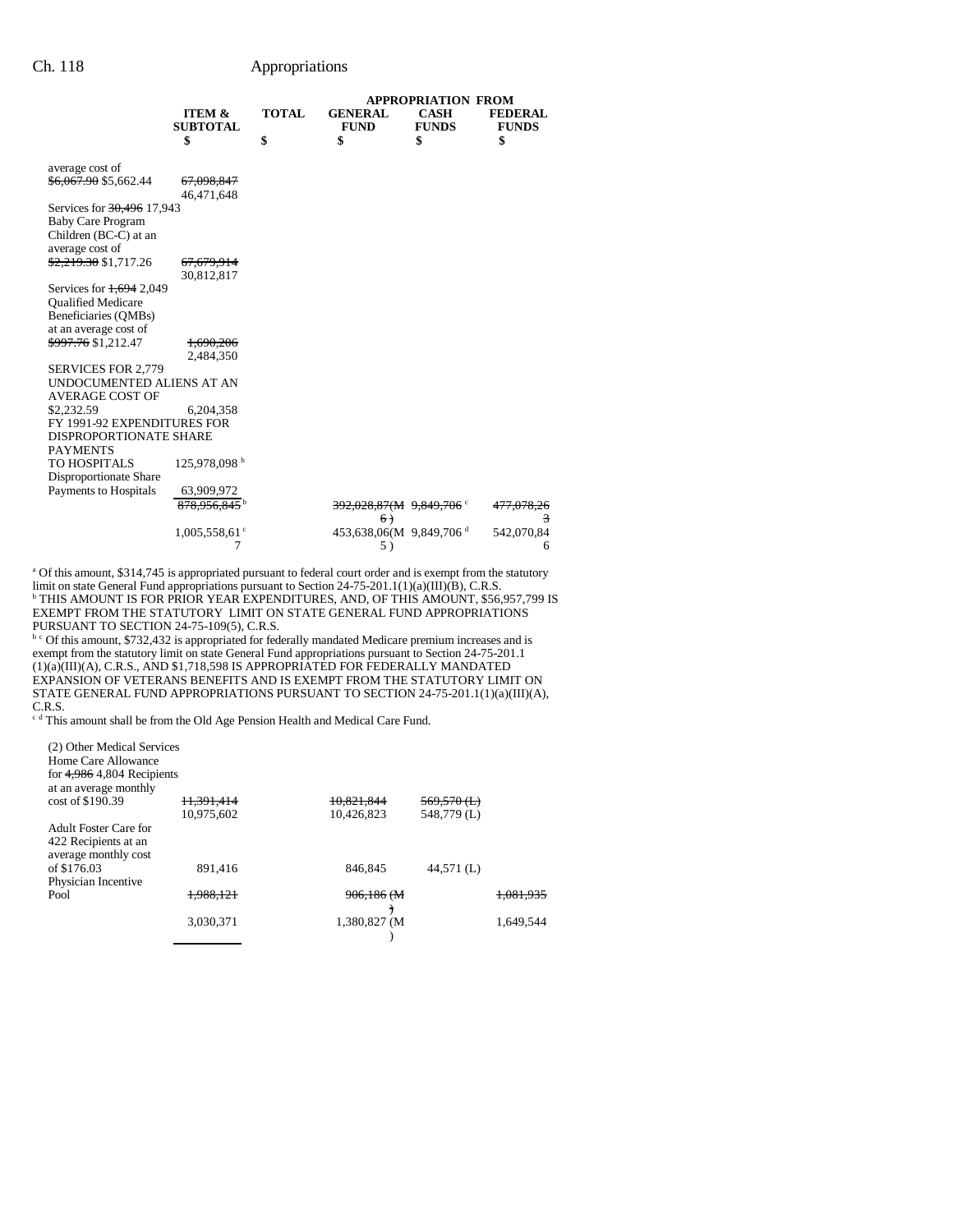|                                                                                                                                                                                                                                          |                                      |                   |                               | <b>APPROPRIATION FROM</b>   |                                |
|------------------------------------------------------------------------------------------------------------------------------------------------------------------------------------------------------------------------------------------|--------------------------------------|-------------------|-------------------------------|-----------------------------|--------------------------------|
|                                                                                                                                                                                                                                          | <b>ITEM &amp;</b><br><b>SUBTOTAL</b> | <b>TOTAL</b>      | <b>GENERAL</b><br><b>FUND</b> | <b>CASH</b><br><b>FUNDS</b> | <b>FEDERAL</b><br><b>FUNDS</b> |
|                                                                                                                                                                                                                                          | \$                                   | \$                | \$                            | \$                          | \$                             |
|                                                                                                                                                                                                                                          | <del>14,270,951</del><br>14,897,389  |                   |                               |                             |                                |
| (3) New Legislation<br>Baby Care Program/<br>Repayment of Hospital<br>Costs                                                                                                                                                              | 16,355,811                           |                   | 7,439,850 (M                  |                             | 8,915,961                      |
| Children's Health                                                                                                                                                                                                                        |                                      |                   |                               |                             |                                |
| Program                                                                                                                                                                                                                                  | 1,221,345                            |                   | 571,345 (M)<br>℩              |                             | 650,000                        |
| Senate Bill 91-56<br>Women's Health Care                                                                                                                                                                                                 |                                      |                   |                               |                             |                                |
| Program                                                                                                                                                                                                                                  | 665,946                              |                   | 303,005 (M                    |                             | <del>362,941</del>             |
|                                                                                                                                                                                                                                          | 300,000                              |                   | €<br>136,500 (M               |                             | 163,500                        |
| HB912S-1015 PROVIDER<br>SERVICE PAYMENTS 11,357,012                                                                                                                                                                                      |                                      |                   | 5,134,505 (M)                 |                             | 6,222,507                      |
|                                                                                                                                                                                                                                          |                                      |                   | ⟩                             |                             |                                |
| HB92-1208<br><b>IMMUNIZATIONS</b>                                                                                                                                                                                                        | 1,100,000                            |                   | 500,390 (M)                   |                             | 599,610                        |
|                                                                                                                                                                                                                                          | 18,243,102<br>30,334,168             |                   |                               |                             |                                |
| (C) Department of Institutions<br>Programs for the<br>Mentally Ill and the<br>Developmentally                                                                                                                                            |                                      |                   |                               |                             |                                |
| Disabled                                                                                                                                                                                                                                 | 165,397,873 <sup>a</sup>             |                   | <del>75,305,119</del> (M<br>€ |                             | <del>90.092,754</del>          |
|                                                                                                                                                                                                                                          | 167,831,654 a                        |                   | 76,412,978 (M                 |                             | 91,418,676                     |
|                                                                                                                                                                                                                                          |                                      |                   |                               |                             |                                |
|                                                                                                                                                                                                                                          |                                      |                   |                               |                             |                                |
|                                                                                                                                                                                                                                          |                                      | 1,244,528,94<br>9 |                               |                             |                                |
| <sup>a</sup> Not included in this amount is $\frac{$35,287}{$1,167,846}$ General Fund and $\frac{$42,232}{$1,397,719}$ Federal Funds<br>in disproportionate share payments to the Department of Institutions, Division of Mental Health. |                                      |                   |                               |                             |                                |

## **(7) SPECIAL PURPOSE WELFARE PROGRAMS**

| (A) Low Income Energy Assistance Program |             |                          |            |
|------------------------------------------|-------------|--------------------------|------------|
| <b>Block Grant</b>                       | 17.434.835  |                          |            |
|                                          | $(6.5$ FTE) |                          |            |
| <b>Travel Expenses</b>                   | 3.972       |                          |            |
|                                          | 17.438.807  | $1.250,000$ <sup>a</sup> | 16.188.807 |

<sup>a</sup> This amount shall be from the Colorado Energy Assistance Foundation.

## **(B) Refugee Assistance**

| Program Costs          | 8,826,747    |  |
|------------------------|--------------|--|
|                        | $(25.0$ FTE) |  |
| <b>Travel Expenses</b> | 16.111       |  |
| <b>Leased Space</b>    | 55.537       |  |
|                        | 8.898.395    |  |

8,898,395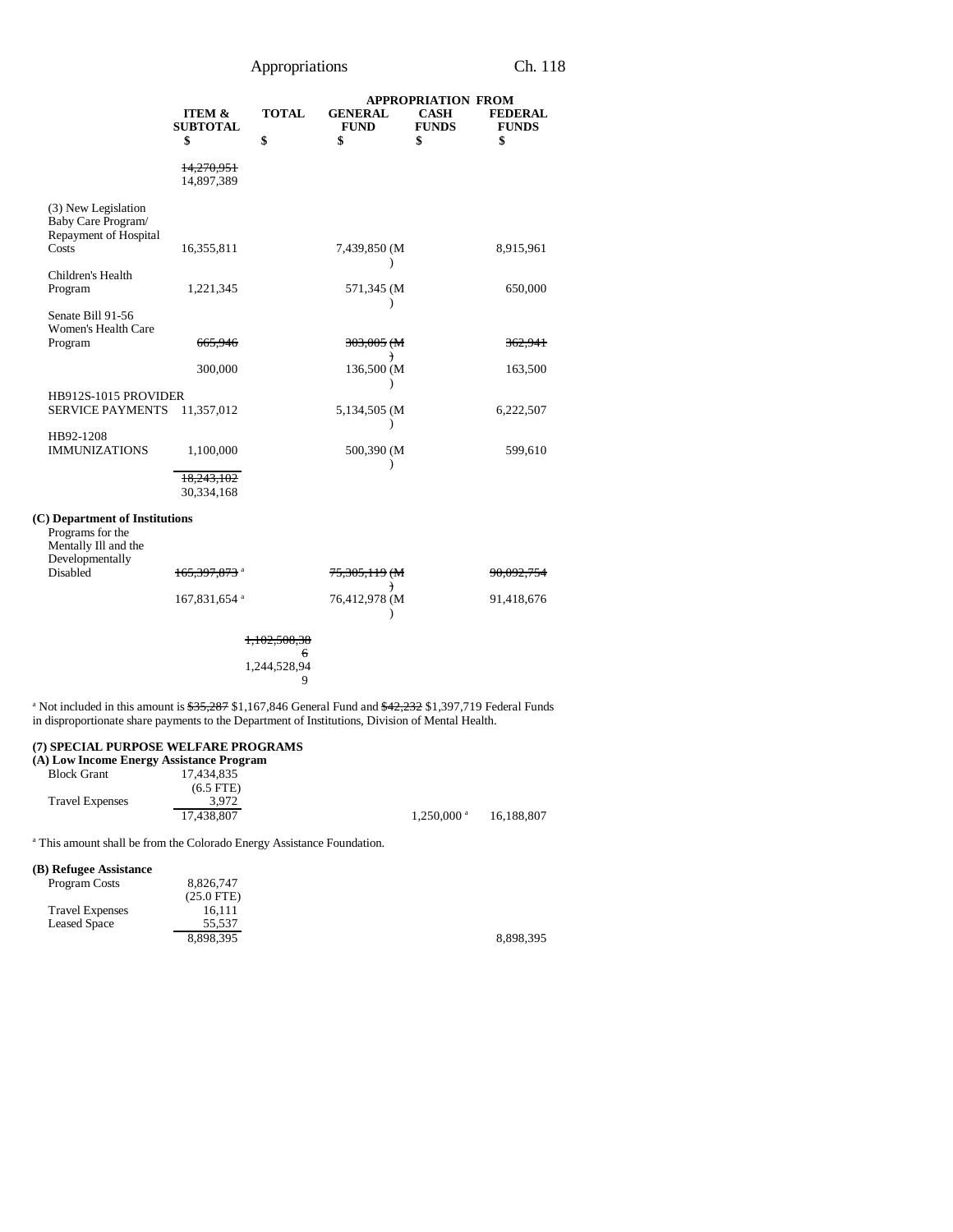|                                 | <b>ITEM &amp;</b>     | <b>TOTAL</b> | <b>GENERAL</b>    | APPROPRIATION FROM<br><b>CASH</b> | <b>FEDERAL</b>       |
|---------------------------------|-----------------------|--------------|-------------------|-----------------------------------|----------------------|
|                                 | <b>SUBTOTAL</b><br>\$ | \$           | <b>FUND</b><br>\$ | <b>FUNDS</b><br>\$                | <b>FUNDS</b><br>\$   |
|                                 |                       |              |                   |                                   |                      |
| (C) Food Stamp Job Search Units |                       |              |                   |                                   |                      |
| Program Costs                   | 1,924,492             |              |                   |                                   |                      |
|                                 | $(16.2$ FTE)          |              |                   |                                   |                      |
| <b>Travel Expenses</b>          | 20.414                |              |                   |                                   |                      |
| Dependent Care and              |                       |              |                   |                                   |                      |
| <b>Supportive Services</b>      | 200,506               |              |                   |                                   |                      |
|                                 | 264,116               |              |                   |                                   |                      |
| <b>Leased Space</b>             | 99,401                |              |                   |                                   |                      |
|                                 | 2.244.813             |              | 330.661 (M)       | $382.741$ <sup>a</sup>            | <del>1.531.411</del> |
|                                 |                       |              |                   |                                   |                      |
|                                 | 2,308,423             |              | 349,744 (M)       | 395,463 <sup>a</sup>              | 1,563,216            |
|                                 |                       |              |                   |                                   |                      |

<sup>a</sup> Of this amount,  $\frac{282}{741(L)}$  \$295,463(L) shall be from county funds, and \$100,000 shall be from in-kind donations.

### **(D) Donated Foods Program**

| <b>Personal Services</b>  | 376,474     |         |                      |         |
|---------------------------|-------------|---------|----------------------|---------|
|                           | $(9.5$ FTE) |         |                      |         |
| <b>Operating Expenses</b> | 70.079      |         |                      |         |
| <b>Travel Expenses</b>    | 8.985       |         |                      |         |
|                           | 455.538     | 208,955 | 131.878 <sup>a</sup> | 114.705 |

<sup>a</sup> Of this amount, \$116,796 shall be from recipient agencies, and \$15,082 shall be from distributor agencies.

| (E) Domestic Abuse Program                           |                                                                                  |         |                           |         |
|------------------------------------------------------|----------------------------------------------------------------------------------|---------|---------------------------|---------|
| Program Costs                                        | 399.842                                                                          |         |                           |         |
|                                                      | $(2.0$ FTE)                                                                      |         |                           |         |
| <b>Travel Expenses</b>                               | 1,365                                                                            |         |                           |         |
|                                                      | 401,207                                                                          |         | 401,207 $a$               |         |
|                                                      | <sup>a</sup> This amount shall be from the Colorado Domestic Abuse Program Fund. |         |                           |         |
| (F) Ute Mountain Ute                                 |                                                                                  |         |                           |         |
| <b>Project</b>                                       | 176,286                                                                          | 141,029 | $35,257$ (L) <sup>a</sup> |         |
|                                                      |                                                                                  |         |                           |         |
| <sup>a</sup> This amount shall be from tribal funds. |                                                                                  |         |                           |         |
|                                                      |                                                                                  |         |                           |         |
| (G) Indian Center                                    | 25,709                                                                           | 25,709  |                           |         |
| (H) Contract Training Funds                          |                                                                                  |         |                           |         |
| Program Costs                                        | 307,511                                                                          |         |                           |         |
| <b>Travel Expenses</b>                               | 19,506                                                                           |         |                           |         |
|                                                      | 327,017                                                                          |         | $47,017$ (L)              | 280,000 |
|                                                      |                                                                                  |         |                           |         |
| (I) Child Abuse Grant                                |                                                                                  |         |                           |         |
| Program Costs                                        | 221,423                                                                          |         |                           |         |
|                                                      | $(3.0$ FTE)                                                                      |         |                           |         |
| <b>Travel Expenses</b>                               | 8,933                                                                            |         |                           |         |
|                                                      | 230,356                                                                          |         |                           | 230,356 |
|                                                      |                                                                                  |         |                           |         |
|                                                      | (J) Interstate Processing of Child Support Cases                                 |         |                           |         |
| Program Costs                                        | 328,264<br>$(7.0$ FTE)                                                           |         |                           |         |
| <b>Travel Expenses</b>                               | 2.227                                                                            |         |                           |         |
|                                                      | 330.491                                                                          | 112,367 |                           | 218.124 |
|                                                      |                                                                                  |         |                           |         |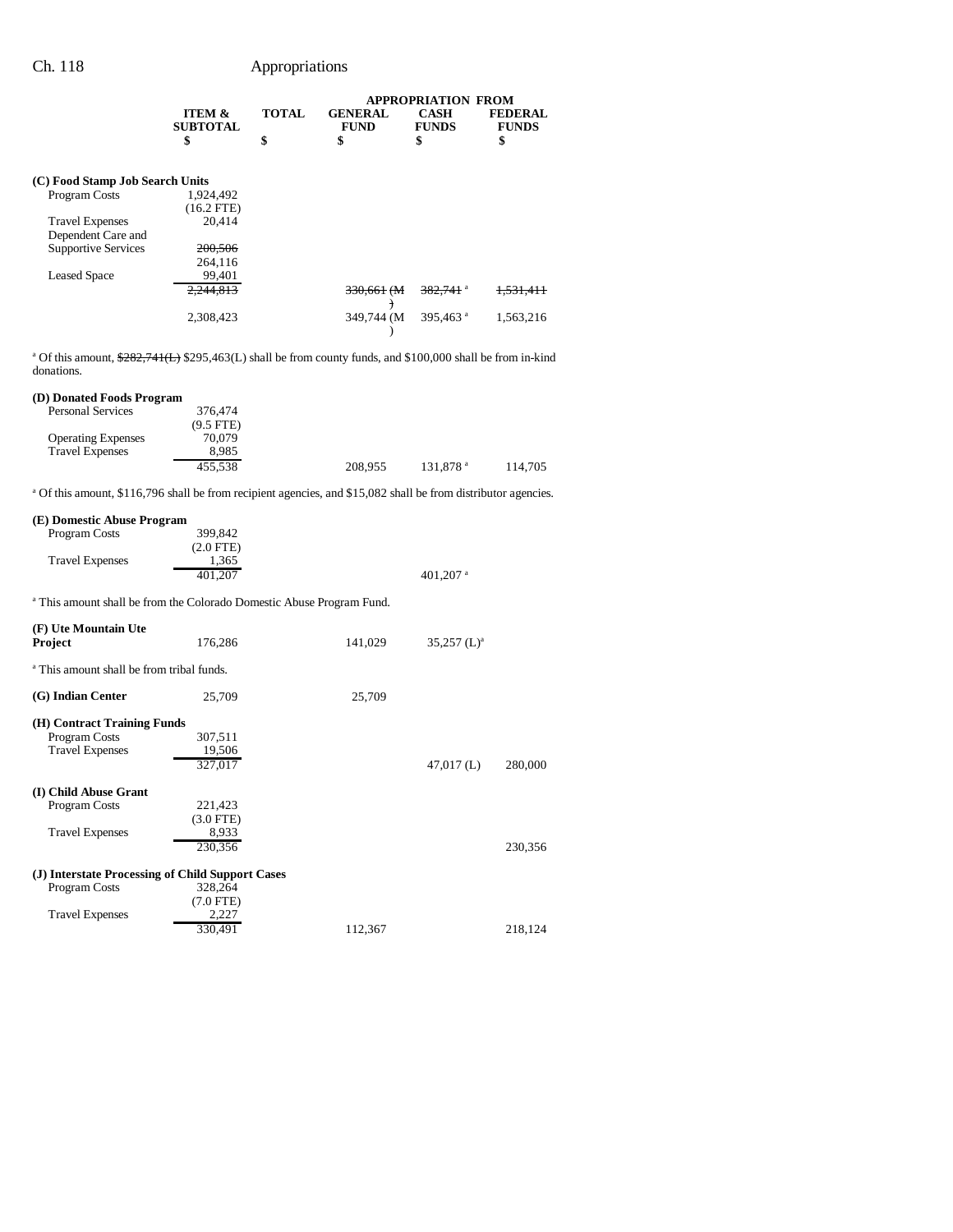|                                                                                                                                                                                                       |                                        |                                     |                                | <b>APPROPRIATION FROM</b>   |                                |
|-------------------------------------------------------------------------------------------------------------------------------------------------------------------------------------------------------|----------------------------------------|-------------------------------------|--------------------------------|-----------------------------|--------------------------------|
|                                                                                                                                                                                                       | ITEM &<br><b>SUBTOTAL</b>              | <b>TOTAL</b>                        | <b>GENERAL</b><br><b>FUND</b>  | <b>CASH</b><br><b>FUNDS</b> | <b>FEDERAL</b><br><b>FUNDS</b> |
|                                                                                                                                                                                                       | \$                                     | \$                                  | \$                             | \$                          | \$                             |
| (K) Maintenance and Modifications of the<br><b>Client-oriented Information Network</b>                                                                                                                |                                        |                                     |                                |                             |                                |
| Program Costs                                                                                                                                                                                         | 3.421.979<br>3,499,166<br>$(27.0$ FTE) |                                     |                                |                             |                                |
| <b>Travel Expenses</b>                                                                                                                                                                                | 16,834<br>3,438,813                    |                                     | $1,328,757$ (M                 |                             | 2,110,056                      |
|                                                                                                                                                                                                       | 3,516,000                              |                                     | $\rightarrow$<br>1,354,401 (M) |                             | 2,161,599                      |
|                                                                                                                                                                                                       |                                        |                                     | $\mathcal{E}$                  |                             |                                |
| (L) Maintenance and Modifications of<br>the Food Stamp System                                                                                                                                         |                                        |                                     |                                |                             |                                |
| Program Costs                                                                                                                                                                                         | 1,263,364                              |                                     |                                |                             |                                |
|                                                                                                                                                                                                       | 1,266,049                              |                                     |                                |                             |                                |
|                                                                                                                                                                                                       | $(15.0$ FTE)                           |                                     |                                |                             |                                |
|                                                                                                                                                                                                       |                                        |                                     |                                |                             |                                |
| <b>Travel Expenses</b>                                                                                                                                                                                | 4,413                                  |                                     |                                |                             |                                |
|                                                                                                                                                                                                       | 1,267,777                              |                                     | 633,888 (M<br>€                |                             | 633,889                        |
|                                                                                                                                                                                                       | 1,270,462                              |                                     | 635,230 (M)<br>⟩               |                             | 635,232                        |
| (M) Statewide Implementation and Operation of the<br><b>Automated Child Support Enforcement System</b>                                                                                                |                                        |                                     |                                |                             |                                |
| Program Costs                                                                                                                                                                                         | 2,322,602                              |                                     |                                |                             |                                |
|                                                                                                                                                                                                       | 2,915,923                              |                                     |                                |                             |                                |
|                                                                                                                                                                                                       | $(15.0$ FTE)                           |                                     |                                |                             |                                |
|                                                                                                                                                                                                       | $(18.0$ FTE)                           |                                     |                                |                             |                                |
|                                                                                                                                                                                                       |                                        |                                     |                                |                             |                                |
| <b>Travel Expenses</b>                                                                                                                                                                                | 13,954                                 |                                     |                                |                             |                                |
|                                                                                                                                                                                                       | 2,336,556                              |                                     | <del>627,132</del>             |                             | 1,709,424                      |
|                                                                                                                                                                                                       | 2,929,877                              |                                     | 642,687                        |                             | 2,287,190                      |
| (N) Operation of the Provider and Client<br>Subsystems, and Implementation of the<br><b>Fiscal Subsystem for the Child Welfare</b><br><b>Eligibility and Service Tracking System</b><br>Program Costs | 692,154                                |                                     |                                |                             |                                |
|                                                                                                                                                                                                       |                                        |                                     |                                |                             |                                |
|                                                                                                                                                                                                       | 588,553                                |                                     |                                |                             |                                |
|                                                                                                                                                                                                       | $(7.0$ FTE)                            |                                     |                                |                             |                                |
| <b>Travel Expenses</b>                                                                                                                                                                                | 660                                    |                                     |                                |                             |                                |
|                                                                                                                                                                                                       | 692,814                                |                                     | 603,649                        |                             | 89,165                         |
|                                                                                                                                                                                                       | 589,213                                |                                     | 500,048                        |                             | 89,165 <sup>a</sup>            |
| <sup>a</sup> THIS AMOUNT SHALL BE FROM TITLE IV-E FEDERAL FUNDS.                                                                                                                                      |                                        |                                     |                                |                             |                                |
| (O) Low-Income Telephone<br><b>Assistance Program</b>                                                                                                                                                 | 40,938                                 |                                     |                                | 40,938 <sup>a</sup>         |                                |
| <sup>a</sup> This amount shall be from the Low-Income Telephone Assistance Fund.                                                                                                                      |                                        |                                     |                                |                             |                                |
|                                                                                                                                                                                                       |                                        |                                     |                                |                             |                                |
| (P) Colorado Benefits<br><b>Management System</b>                                                                                                                                                     | 231,433                                |                                     | 122,002                        |                             | 109,431                        |
|                                                                                                                                                                                                       |                                        | <del>38,305,517</del><br>39,170,152 |                                |                             |                                |

**(8) AGING AND ADULT SERVICES DIVISION**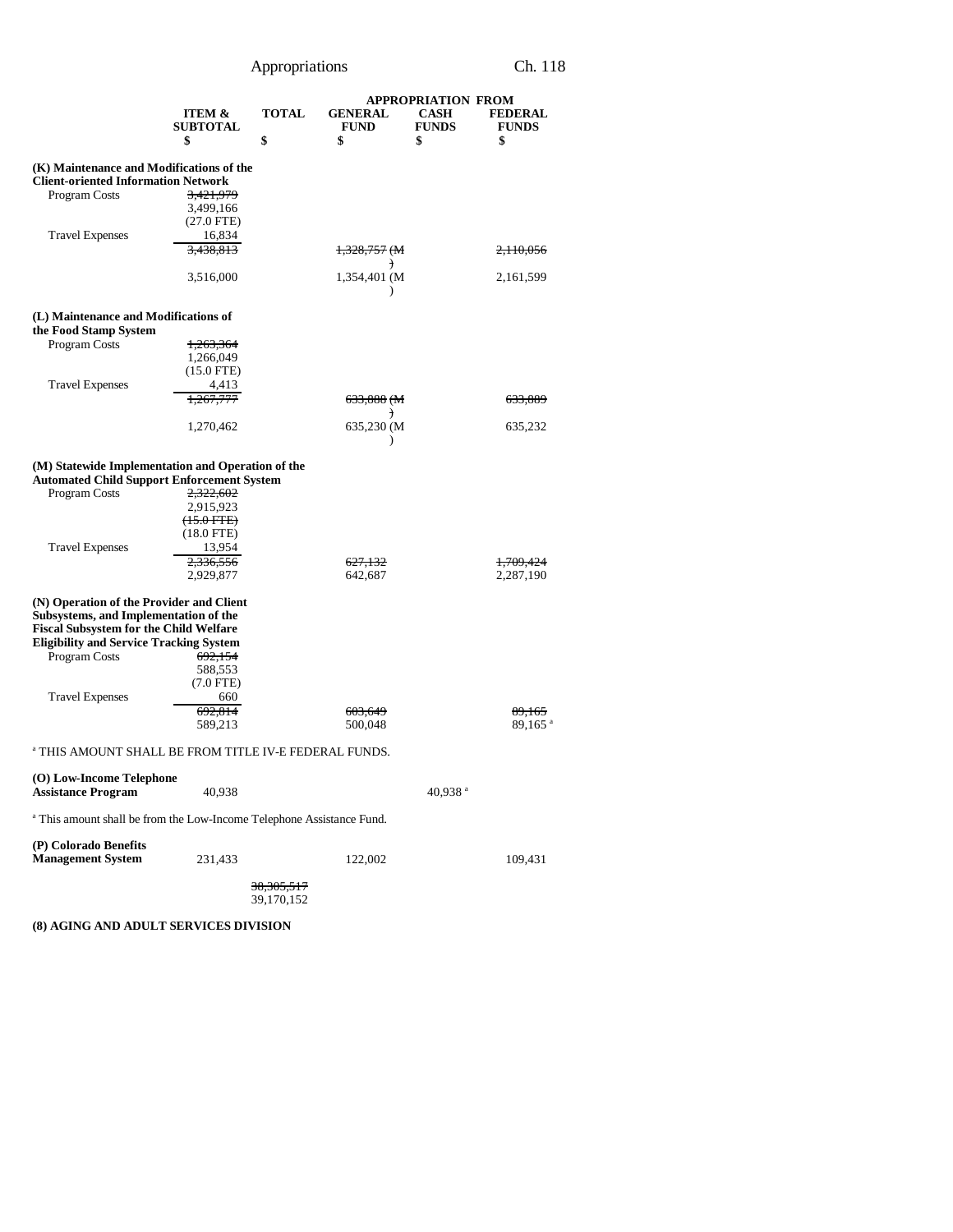|                                                        |                                      | <b>APPROPRIATION FROM</b> |                               |                             |                                |
|--------------------------------------------------------|--------------------------------------|---------------------------|-------------------------------|-----------------------------|--------------------------------|
|                                                        | <b>ITEM &amp;</b><br><b>SUBTOTAL</b> | <b>TOTAL</b>              | <b>GENERAL</b><br><b>FUND</b> | <b>CASH</b><br><b>FUNDS</b> | <b>FEDERAL</b><br><b>FUNDS</b> |
|                                                        | \$                                   | \$                        | \$                            | \$                          | \$                             |
| Administration                                         | 459,074                              |                           | 114,768 (M                    |                             | 344,306                        |
|                                                        | $(7.0$ FTE)                          |                           |                               |                             |                                |
| <b>Travel Expenses</b>                                 | 5,700                                |                           | $1,425$ (M                    |                             | 4,275                          |
| Colorado Commission on                                 |                                      |                           |                               |                             |                                |
| Aging                                                  | 38,864                               |                           | 9,716 (M)                     |                             | 29,148                         |
|                                                        | $(1.0$ FTE $)$                       |                           |                               |                             |                                |
| Colorado Commission on<br><b>Aging Travel Expenses</b> | 13,975                               |                           | 3,494 (M)                     |                             | 10,481                         |
| Senior Community Services                              |                                      |                           |                               |                             |                                |
| Employment<br><b>Community Services</b>                | 773,726                              |                           |                               |                             | 773,726                        |
| <b>Grants</b>                                          | 7,403,768                            |                           | 411,320 (M)                   |                             | 6,992,448                      |
| Area Agencies on Aging<br>Administration               | 722,794                              | 9,417,901                 |                               |                             | 722,794                        |

### **(9) STATE NURSING HOME DIVISION** <sup>105</sup>

**(A) State**

| .,                        |                  |  |
|---------------------------|------------------|--|
| Administration            |                  |  |
| <b>Personal Services</b>  | 74,282           |  |
|                           | $(1.0$ FTE)      |  |
| <b>Operating Expenses</b> | 4.271            |  |
| <b>Travel Expenses</b>    | <del>6,769</del> |  |
| Capital Outlay            | 146.059          |  |
|                           | 231,381          |  |
|                           |                  |  |

231,381<sup>a</sup>

### <sup>a</sup> This amount shall be from assessments made to the nursing homes.

## **(B) Trinidad State Nursing Home**

| o) Trinnaaa state Fursing Home |                                   |                          |
|--------------------------------|-----------------------------------|--------------------------|
| <b>Personal Services</b>       | 3,062,296                         |                          |
|                                | $(120.0 \text{ FPT})$<br>130.011E |                          |
| <b>Operating Expenses</b>      | 611,596                           |                          |
| <b>Travel Expenses</b>         | 2,809                             |                          |
| Utilities                      | 104.211                           |                          |
| Indirect Cost                  |                                   |                          |
| Assessment                     | 35.231                            |                          |
|                                | 3,816,143                         | $3,816,143$ <sup>a</sup> |
|                                |                                   |                          |
|                                |                                   |                          |

<sup>a</sup> This amount shall be from receipts for patient care.

### **(C) Homelake State Veterans Nursing Home**

| <b>Personal Services</b>  | 1,123,156                                |                                   |                           |
|---------------------------|------------------------------------------|-----------------------------------|---------------------------|
|                           | $(42.2 \text{ FPE})$<br>(42.2 FTE)       |                                   |                           |
| <b>Operating Expenses</b> | 100.022<br>109,032                       |                                   |                           |
| <b>Travel Expenses</b>    | 1.500<br>1.JZU                           |                                   |                           |
| Utilities                 | $\epsilon$ $\epsilon$ $\Omega$<br>00,707 |                                   |                           |
| Debt Service              | 114000<br>114.090                        |                                   |                           |
| <b>Indirect Cost</b>      |                                          |                                   |                           |
| Assessment                | 11.42c<br>11.430                         |                                   |                           |
|                           | $1.50 \leq 1.11$<br>1.900.141            | $0.04 \leq \epsilon$ a<br>774.70J | 511.176<br><b>JII.ITU</b> |
|                           |                                          |                                   |                           |

<sup>a</sup> This amount shall be from receipts for patient care.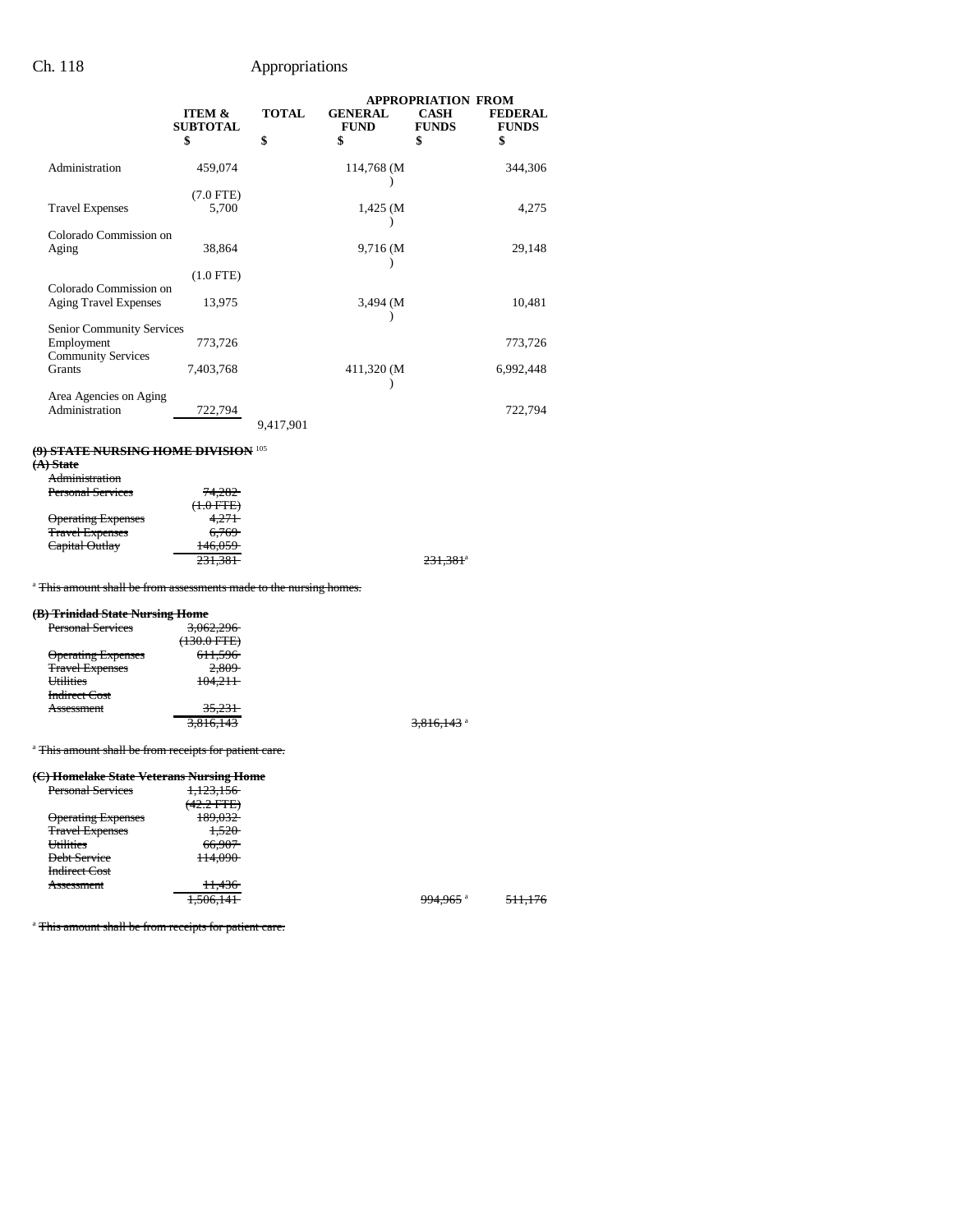|                                                                                                                                                                                                                                           | <b>ITEM &amp;</b><br><b>SUBTOTAL</b>                                                                                 | <b>TOTAL</b>          | <b>GENERAL</b><br><b>FUND</b>             | <b>APPROPRIATION FROM</b><br><b>CASH</b><br><b>FUNDS</b> | <b>FEDERAL</b><br><b>FUNDS</b> |
|-------------------------------------------------------------------------------------------------------------------------------------------------------------------------------------------------------------------------------------------|----------------------------------------------------------------------------------------------------------------------|-----------------------|-------------------------------------------|----------------------------------------------------------|--------------------------------|
|                                                                                                                                                                                                                                           | \$                                                                                                                   | \$                    | \$                                        | \$                                                       | \$                             |
| (D) Homelake Domiciliary<br>(9) HOMELAKE DOMICILIARY<br><b>Personal Services</b><br><b>Operating Expenses</b><br><b>Travel Expenses</b><br>Utilities                                                                                      | 383,577<br>$(13.6$ FTE)<br>115,069<br>2,500<br>55,772                                                                |                       |                                           |                                                          |                                |
|                                                                                                                                                                                                                                           |                                                                                                                      | 556,918               | 188,056                                   | 239,889 <sup>a</sup>                                     | 128,973                        |
| <sup>a</sup> This amount shall be from receipts for patient care.                                                                                                                                                                         |                                                                                                                      |                       |                                           |                                                          |                                |
| (E) State Veterans Nursing Home at Florence<br><b>Personal Services</b><br><b>Operating Expenses</b><br><b>Travel Expenses</b><br>Utilities<br><b>Indirect Cost</b><br>Assessment                                                         | 2,205,533<br>$(87.0 \text{ FFE})$<br>291,640<br><del>3,834</del><br><del>96,384</del>                                |                       |                                           |                                                          |                                |
|                                                                                                                                                                                                                                           |                                                                                                                      |                       |                                           | 1,846,946 <sup>a</sup>                                   |                                |
| <sup>a</sup> This amount shall be from receipts for patient care.                                                                                                                                                                         |                                                                                                                      |                       |                                           |                                                          |                                |
| (F) State Veterans Nursing Home at Rifle<br><b>Personal Services</b><br><b>Operating Expenses</b><br><b>Travel Expenses</b><br>Utilities<br><b>Indirect Cost</b><br><b>Assessment</b><br>Repayment of General<br>Fund Loan <sup>106</sup> | 1,872,211<br>$(79.2 \text{ FFE})$<br>296,813<br>6,400<br><del>61,013</del><br><del>21,464</del><br><del>41,570</del> |                       |                                           |                                                          |                                |
|                                                                                                                                                                                                                                           |                                                                                                                      |                       |                                           | 1,639,528 a                                              | <del>659.943</del>             |
| <sup>a</sup> This amount shall be from receipts for patient care.                                                                                                                                                                         |                                                                                                                      |                       |                                           |                                                          |                                |
|                                                                                                                                                                                                                                           |                                                                                                                      | <del>11,031,022</del> |                                           |                                                          |                                |
| (10) DIVISION OF REHABILITATION                                                                                                                                                                                                           |                                                                                                                      |                       |                                           |                                                          |                                |
| (A) Rehabilitation Programs<br>Program Costs <sup>107</sup>                                                                                                                                                                               | 18,957,039                                                                                                           |                       | 2,705,327 (M 1,003,387 a                  |                                                          | 15,248,325                     |
|                                                                                                                                                                                                                                           |                                                                                                                      |                       | $\rightarrow$<br>2,878,347 (M 1,011,814 a |                                                          | 15,066,878                     |
| <b>Travel Expenses</b>                                                                                                                                                                                                                    | $(244.5$ FTE)<br>175,203                                                                                             |                       | 32,432 (M                                 | 209 <sup>a</sup>                                         | <del>142,562</del>             |
|                                                                                                                                                                                                                                           |                                                                                                                      |                       | $\lambda$<br>34,384 (M                    | 223 <sup>a</sup>                                         | 140,596                        |
| <b>Leased Space</b>                                                                                                                                                                                                                       | 518,162                                                                                                              |                       | $102,673$ (M                              | <del>5,345</del> a                                       | 410,144                        |
|                                                                                                                                                                                                                                           |                                                                                                                      |                       | T<br>108,991 (M                           | 5,692 <sup>a</sup>                                       | 403,479                        |
| Non Matching Programs                                                                                                                                                                                                                     | 253,757<br>$(5.8$ FTE)                                                                                               |                       | 249,680                                   | 4,077 h                                                  |                                |

Travel Expenses 7,531 7,531 7,531

Non Matching Programs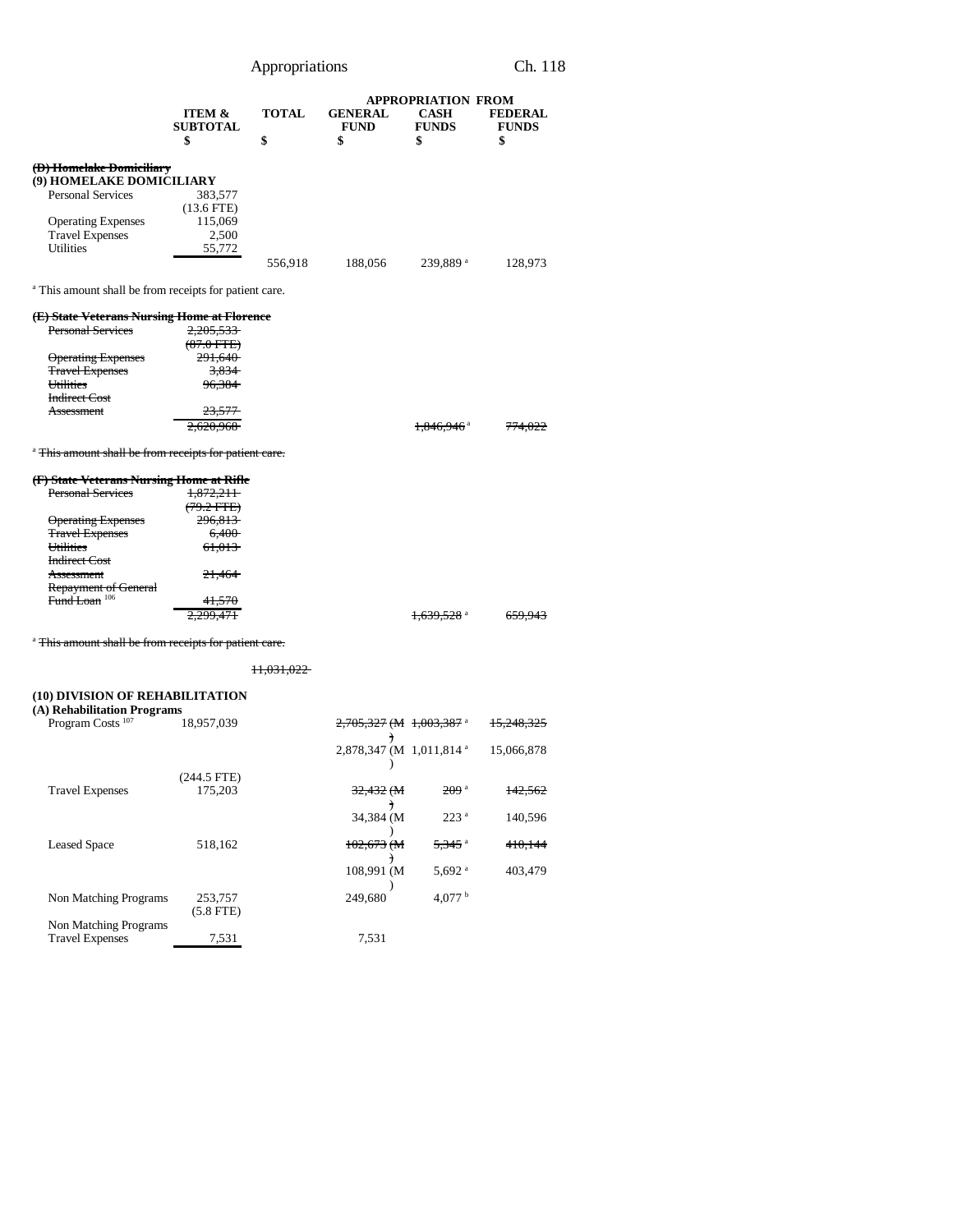|                                 |              | <b>APPROPRIATION FROM</b> |              |                |  |
|---------------------------------|--------------|---------------------------|--------------|----------------|--|
| <b>ITEM <math>\&amp;</math></b> | <b>TOTAL</b> | <b>GENERAL</b>            | <b>CASH</b>  | <b>FEDERAL</b> |  |
| <b>SUBTOTAL</b>                 |              | <b>FUND</b>               | <b>FUNDS</b> | <b>FUNDS</b>   |  |
|                                 |              |                           |              |                |  |
|                                 |              |                           |              |                |  |

19,911,692

<sup>a</sup> Of these amounts, \$154,521 \$163,309 shall be from Business Enterprise Program operators, \$791,920 shall be from Social Security Administration Cash Recoveries, and \$62,500 shall be from private sources. <sup>b</sup> Of this amount, \$1,077(L) shall be from county Aid to the Blind Treatment Program funds, and \$3,000 shall be from the Business Enterprise Program.

| (B) Academic Services for<br><b>Handicapped Students</b> | 135,051       | 135.051 |                      |            |
|----------------------------------------------------------|---------------|---------|----------------------|------------|
| (C) Other Programs                                       |               |         |                      |            |
| Program Costs                                            | 11,932,714    |         | 537.393 <sup>a</sup> | 11.395.321 |
|                                                          | $(139.2$ FTE) |         |                      |            |
| <b>Travel Expenses</b>                                   | 14.845        |         | 516 <sup>a</sup>     | 14.329     |
| <b>Leased Space</b>                                      | 320,006       |         |                      | 320,006    |
|                                                          | 12 267 565    |         |                      |            |

12,267,565 a Of these amounts, \$225,000 shall be from matching funds from recipients of Independent Living Grants or any source other than rehabilitation programs, and \$312,909 shall be from matching funds from recipients of Establishment Grants.

32,314,308

| TOTALS PART XX (SOCIAL |              |            |                                    |            |
|------------------------|--------------|------------|------------------------------------|------------|
| <b>SERVICES</b>        | 1,577,484,95 | 645.280.24 | <del>92.979.436</del> <sup>a</sup> | 839,225,28 |
|                        |              |            |                                    |            |
|                        | 1.698.552.94 | 710.296.42 | 81.960.811 <sup>a</sup>            | 906.295.70 |
|                        |              |            |                                    |            |
|                        |              |            |                                    |            |

<sup>a</sup> Of this amount <del>\$98,021</del> \$108,083 contains a (T) notation, and <del>\$68,944,197</del> \$66,418,173 contains an (L) notation.

**SECTION 2.** PART XXI (3) (A) (1) and the affected totals of Part XXI of section 2 of chapter 329, Session Laws of Colorado 1991, as amended by section 1 of chapter 1, section 2 of chapter 16, and section 4 of chapter 19, Session Laws of Colorado 1991, Second Extraordinary Session, and as further amended by section 1 of chapter 20, Session Laws of Colorado 1992, and as further amended by section 1 of chapter 21, Session Laws of Colorado 1992, are amended to read:

SECTION 2. **Appropriation.**

### **Part XX**

### **DEPARTMENT OF SOCIAL SERVICES**

**(3)ASSISTANCE PAYMENTS (A Aid to Families with ) Dependent Children** (1) Basic Grant for an average of  $41,095$ 41,264 families which represents a grant standard of \$356 144,586,659 ) 38,746,080 (M 28,473,658 (L) 77,366,921 142,404,966 38,312,158 (M 27,954,141 (L) 76,138,667 )

 157,649,098 155,437,405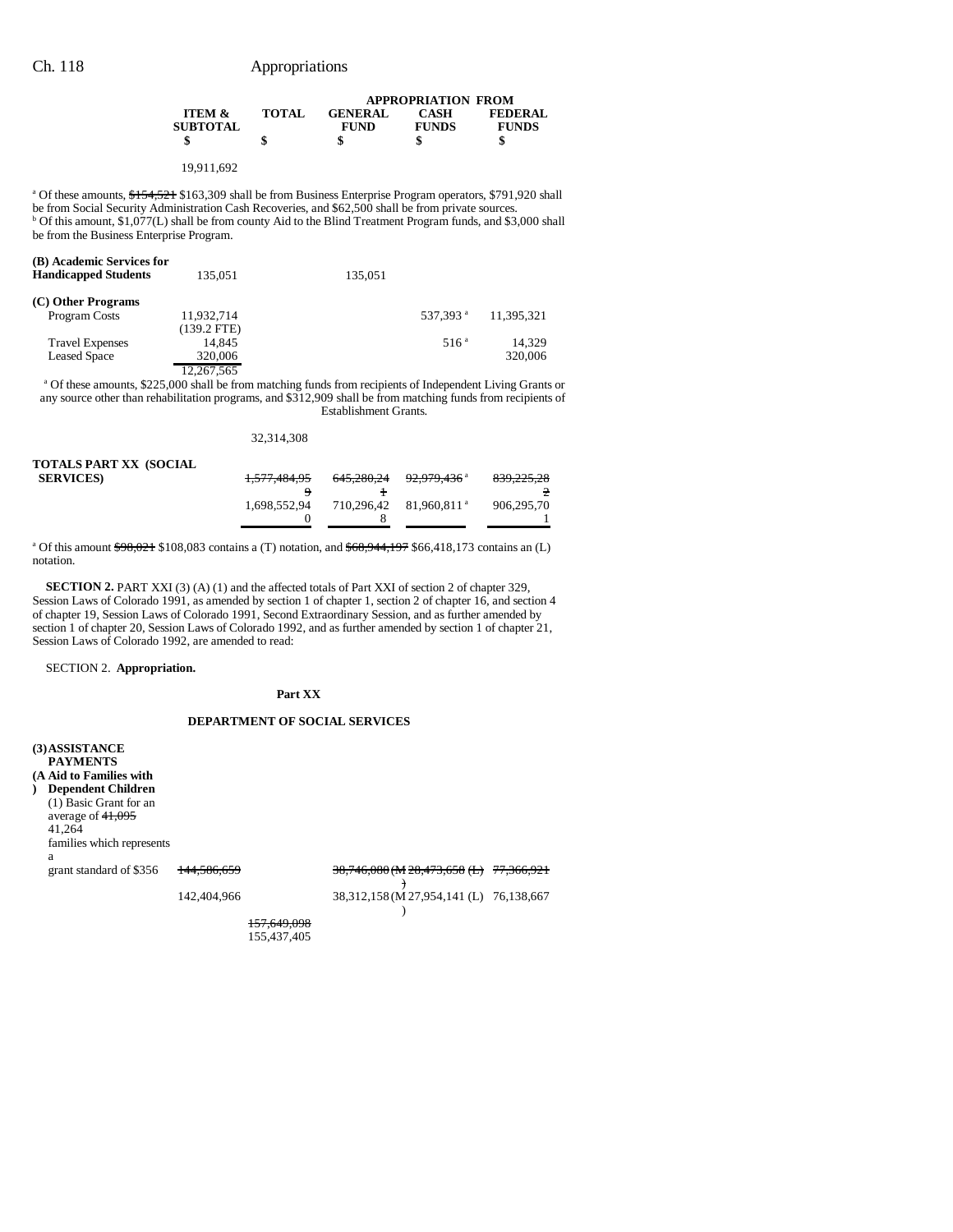| Appropriations | Ch. 118 |
|----------------|---------|
|----------------|---------|

**APPROPRIATION FROM** 

|                   |                                      |                         | APPROPRIATION FROM            |                             |                                |
|-------------------|--------------------------------------|-------------------------|-------------------------------|-----------------------------|--------------------------------|
|                   | <b>ITEM &amp;</b><br><b>SUBTOTAL</b> | <b>TOTAL</b>            | <b>GENERAL</b><br><b>FUND</b> | <b>CASH</b><br><b>FUNDS</b> | <b>FEDERAL</b><br><b>FUNDS</b> |
|                   |                                      |                         |                               |                             |                                |
| TOTALS PART XX    |                                      |                         |                               |                             |                                |
| (SOCIAL SERVICES) |                                      | <del>1,479,735,03</del> | 595,616,29                    | 88,775,334 a                | 795,343,40                     |
|                   |                                      |                         |                               |                             |                                |
|                   |                                      | 1,477,553,34            | 595.182.37                    | 88.255.817 <sup>a</sup>     | 794,115,15                     |
|                   |                                      |                         |                               |                             |                                |

a Of this amount an estimated \$8,000 is for aviation purposes as such term is used in Article X, Section 18 of the Colorado Constitution.

<sup>b</sup> Of this amount \$136,861 contains a (T) notation, and  $$64,940,555$  \$64,421,038 contains an (L) notation.

**SECTION 3. Appropriation.** (1) In addition to any other appropriation, there is hereby appropriated, to the department of social services, for the fiscal year beginning July 1, 1991, the sum of three hundred twenty-nine thousand eight hundred nine dollars (\$329,809), or so much thereof as may be necessary, for the payment of overexpenditures of the child welfare out-of-home placement line item appropriation contained in Part XXI (4) of section 2 of chapter 329, Session Laws of Colorado 1991, as amended. Of said sum, sixty-five thousand nine hundred sixty-two dollars (\$65,962) is from cash funds, and two hundred sixty-three thousand eight hundred forty-seven dollars (\$263,847) is from federal funds. In accordance with section 24-75-109 (4), Colorado Revised Statutes, all restrictions on funds for out-of-home placement, child welfare, department of social services, for the payment of overexpenditures for the 1991-92 fiscal year shall be released.

(2) In addition to any other appropriation, there is hereby appropriated, out of any moneys in the general fund not otherwise appropriated, to the department of social services, for the fiscal year beginning July 1, 1991, the sum of ten million five hundred thirty thousand seven hundred twenty-five dollars (\$10,530,725), or so much thereof as may be necessary, for the payment of overexpenditures of line item appropriations contained in Part XXI (6) (B) (1) of section 2 of chapter 329, Session Laws of Colorado 1991, as amended. In accordance with section 24-75-109 (4), Colorado Revised Statutes, all restrictions on funds for medical services, medical programs, medical assistance division, department of social services, for the payment of overexpenditures for the 1991-92 fiscal year shall be released.

**SECTION 4.** Section 2 (2) of chapter 189, Session Laws of Colorado 1992, is repealed as follows:

Section 2. **Appropriation.** (2) For the implementation of this act, the appropriation made in the annual general appropriation act for the fiscal year beginning July 1, 1992, to the department of social services shall be adjusted as follows:

(a) The appropriation for the medical assistance division, medical programs, medical services, shall be decreased by one million one hundred thousand dollars (\$1,100,000), of which amount, five hundred thousand three hundred ninety dollars (\$500,390) is from the general fund and five hundred ninety-nine thousand six hundred ten dollars (\$599,610) is from federal funds.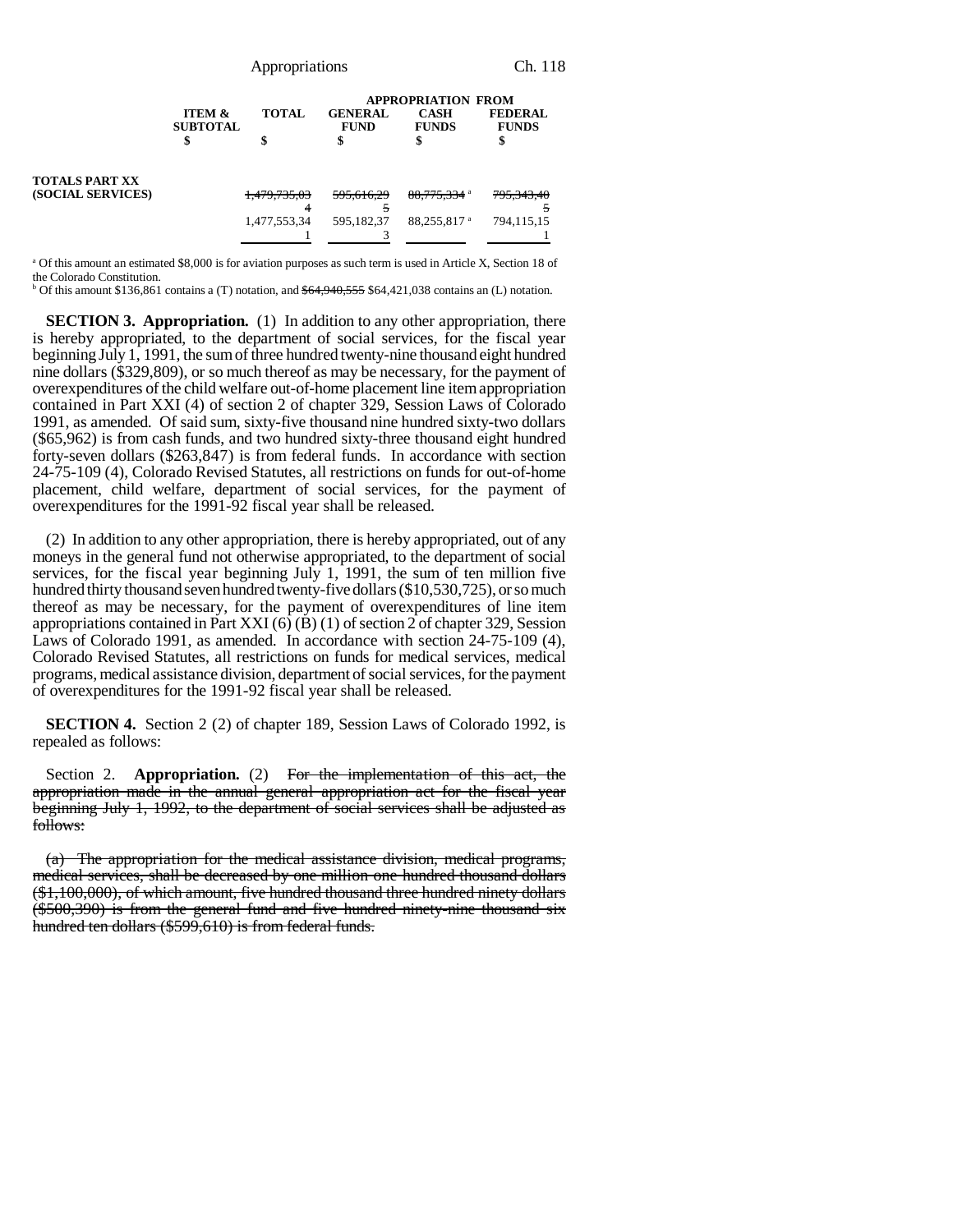(b) The appropriation for the medical assistance division, medical programs, for payments to the department of health for immunization of infants shall be increased by one million one hundred thousand dollars (\$1,100,000), of which amount, five hundred thousand three hundred ninety dollars (\$500,390) is from the general fund and five hundred ninety-nine thousand six hundred ten dollars (\$599,610) is from federal funds.

**SECTION 5.** Section 67 (1) (a) of chapter 200, Session Laws of Colorado 1992, is repealed as follows:

Section 67. **Appropriations - adjustments to 1992 long bill.** (1) For the implementation of this act, appropriations made in the annual general appropriation act for the fiscal year beginning July 1, 1992, shall be adjusted as follows:

(a) The appropriation to the department of social services, medical assistance division, for department of institutions programs for the mentally ill and the developmentally disabled, is increased by eight hundred sixteen thousand nine hundred seventy-one dollars (\$816,971), of which sum, three hundred seventy-one thousand eight hundred eighty-five dollars (\$371,885) shall be from the general fund and shall be subject to the "(M)" notation as defined in the general appropriation act, and four hundred forty-five thousand eighty-six dollars (\$445,086) shall be from federal funds.

**SECTION 6.** Section 5 of chapter 311, Session Laws of Colorado 1992, is repealed as follows:

Section 5. **Appropriation in long bill to be adjusted.** (1) For the implementation of this act, appropriations made in the annual general appropriation act of the fiscal year beginning July 1, 1992, shall be adjusted as follows:

(a) The appropriation to the department of social services, medical assistance division, medical programs, medical services is decreased by one million forty two thousand two hundred fifty dollars (\$1,042,250) of which sum four hundred seventy thousand six hundred forty-one dollars (\$474,641) shall be from the general fund and shall be subject to the "(M)" notation as defined in the general appropriations act, and five hundred sixty seven thousand six hundred nine dollars (\$567,609) shall be from federal funds.

(b) The appropriation to the department of social services, medical assistance division, other medical services, physician incentive pool is increased by one million forty two thousand two hundred fifty dollars (\$1,042,250) of which sum four hundred seventy thousand six hundred forty-one dollars (\$474,641) shall be from the general fund and shall be subject to the "(M)" notation as defined in the general appropriations act, and five hundred sixty seven thousand six hundred nine dollars (\$567,609) shall be from federal funds.

**SECTION 7.** Section 2 of chapter 340, Session Laws of Colorado 1992, is amended BY THE ADDITION OF THE FOLLOWING NEW FOOTNOTES to read:

SECTION 2. **Appropriation.**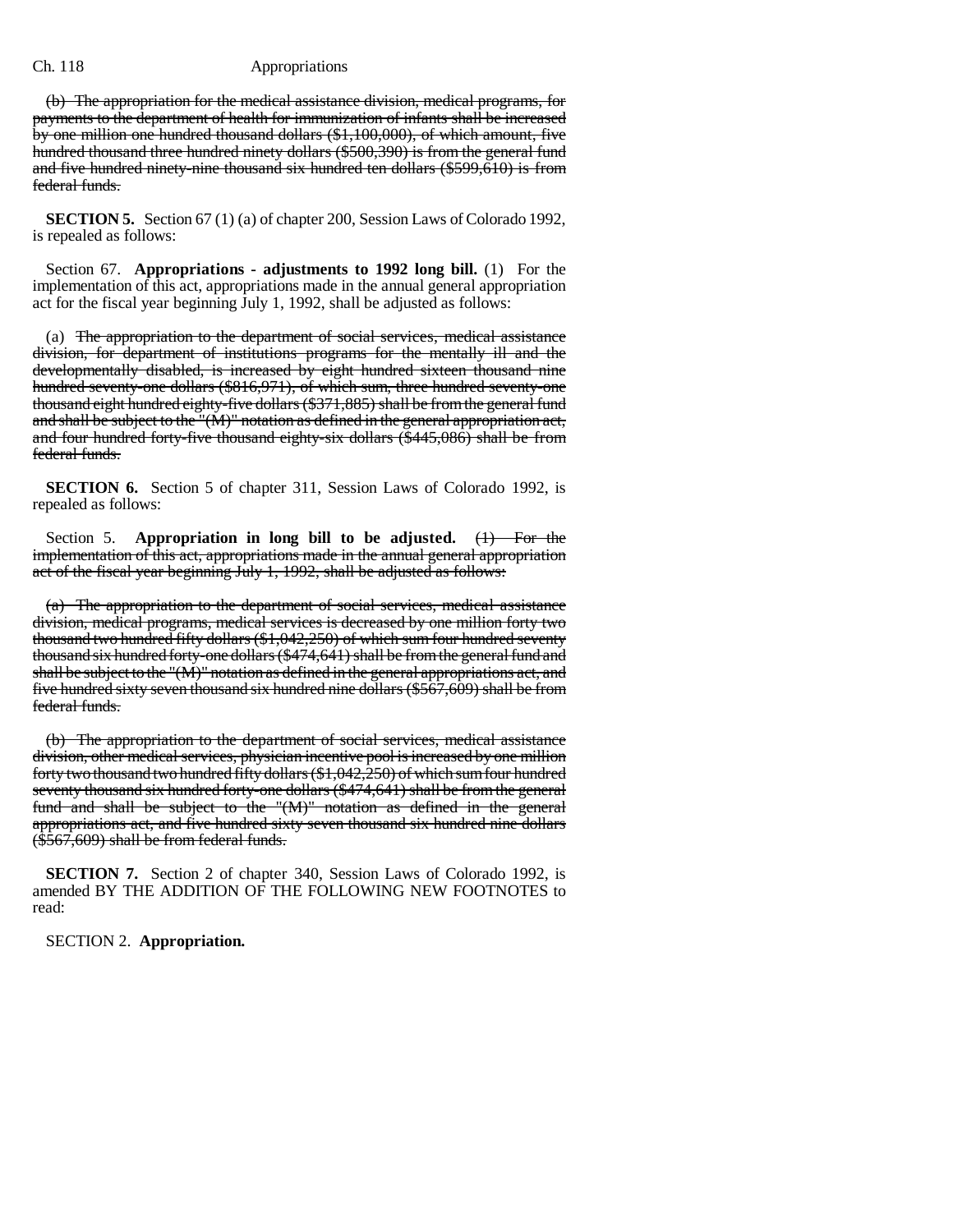## **FOOTNOTES --**

- 99a DEPARTMENT OF SOCIAL SERVICES, CHILD WELFARE -- IT IS THE INTENT OF THE GENERAL ASSEMBLY TO ENCOURAGE COUNTIES TO SERVE CHILDREN IN THE MOST APPROPRIATE AND LEAST RESTRICTIVE MANNER. FOR THIS PURPOSE, THE DEPARTMENT MAY TRANSFER FUNDS AMONG ALL LINE ITEMS IN THIS LONG BILL GROUP TOTAL FOR CHILD WELFARE.
- 99b DEPARTMENT OF SOCIAL SERVICES, CHILD WELFARE, PLACEMENT ALTERNATIVES -- THE DEPARTMENT IS REQUESTED TO REVIEW EACH COUNTY'S PLACEMENT ALTERNATIVE PLANS TO IDENTIFY THE TOTAL NUMBER OF CHILDREN SERVED COMPARED TO THE NUMBER OF CHILDREN SERVED WHO MEET THE ESTABLISHED OUT-OF-HOME PLACEMENT CRITERIA. ADDITIONALLY, THE REVIEW SHOULD IDENTIFY THE MEASURABLE MEANS BY WHICH STATED PLAN GOALS ARE BEING ACHIEVED, AND IF NOT, WHY NOT. TO THE EXTENT POSSIBLE, THE DEPARTMENT SHOULD IDENTIFY WHETHER THE PLANS REDUCE THE NUMBER OF PLACEMENTS PER CHILD, REDUCE THE LENGTH OF TIME IN PLACEMENT, AND REDUCE THE NUMBER OF OUT-OF-HOME PLACEMENTS OVERALL. THE DEPARTMENT IS REQUESTED TO SUBMIT THE RESULTS OF THIS REVIEW TO THE GENERAL ASSEMBLY, BY JUNE 30, 1993, ON A COUNTY-BY-COUNTY BASIS.

**SECTION 8.** Footnote No. 99, Footnote No. 105, and Footnote No. 106 of section 2 of chapter 340, Session Laws of Colorado 1992, are repealed as follows:

## SECTION 2. **Appropriation.**

## **FOOTNOTES --**

- <sup>99</sup> Department of Social Services, Child Welfare, Social Services Placements, Out-of-Home Placement Care and Placement Alternatives -- It is the intent of the General Assembly to encourage the use of alternatives to out-of-home placement. For this purpose, the Department may reallocate unexpended funds from the Out-of-Home Placement Care line item to the Placement Alternatives line item. The Department is requested to report any such reallocations in its annual budget request.
- <sup>105</sup> Department of Social Services, State Nursing Home Division -- It is the intent of the General Assembly that only those FTE located in the Administration Section of the State Nursing Home Division budget be allowed to serve all four state nursing facilities. No FTE from any individual state nursing home should serve all four homes without specific authorization by the General Assembly.
- <sup>106</sup> Department of Social Services, State Nursing Home Division, State Veterans Nursing Home at Rifle, Repayment of General Fund Loan -- This appropriation is for payment of the fourth of twenty (20) equal installments to repay the \$831,397.35 owed by the facility to the General Fund. The amount to be repaid represents principal only, with no interest to be repaid on this amount. It is the intent of the General Assembly that